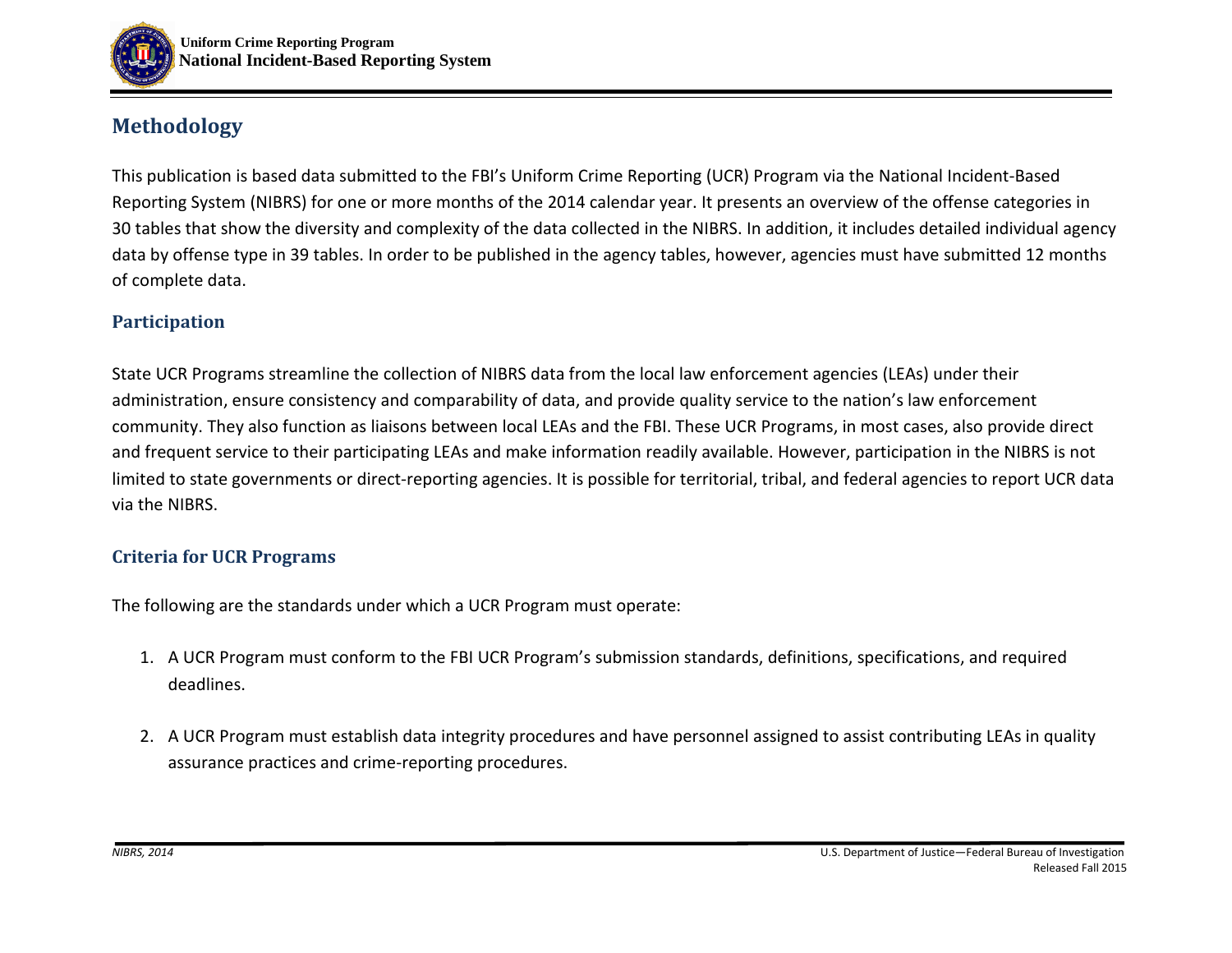

- 3. A UCR Program's submissions must cover more than 50 percent of the LEAs within its established reporting domain and be willing to cover any and all UCR-contributing LEAs that desire to use the UCR Program within its domain. For example, a state police agency who requests to become a UCR Program must be willing to report for 100 percent of the LEAs within that state.
- 4. A UCR Program must furnish the FBI UCR Program with all of the required UCR data collected by the LEAs within its domain.

In 2014, 6,520 LEAs participated in NIBRS by submitting data to the FBI's UCR Program either directly or through a state UCR Program. These agencies include one individual agency each in Alabama, Illinois, and Washington, D.C.; four individual agencies in Mississippi; ninety-two Indiana State Police agencies; as well as the state UCR Programs of the following 33 states: Arizona, Arkansas, Colorado, Connecticut, Delaware, Idaho, Iowa, Kansas, Kentucky, Louisiana, Maine, Massachusetts, Michigan, Missouri, Montana, Nebraska, New Hampshire, North Dakota, Ohio, Oklahoma, Oregon, Pennsylvania, Rhode Island, South Carolina, South Dakota, Tennessee, Texas, Utah, Vermont, Virginia, Washington, West Virginia, and Wisconsin.

## **Reporting Procedures**

By design, local, state, tribal, and federal LEAs generate NIBRS data as a by-product of automated records systems. Therefore, an agency can build its system to suit its own individual needs, including all of the information required for administration and operation; then the agency needs to forward only the data required by the NIBRS to participate in the UCR Program. As more agencies report via the NIBRS, the data collected by the UCR Program promise to provide a clearer assessment of crime in the nation. The reporting procedures that LEAs use to submit NIBRS data to the UCR Program follow.

# *Group A Offenses and Value of Property*

LEAs report the number of offenses based on the reports of crime received from victims, officers who discover infractions, or other sources such as a property manager, and submit them to the FBI each month. LEAs report data on each offense (and associated arrest) concerning 23 offense categories made up of 49 specific Group A offenses. (For a complete listing of offenses, see *Crimes Against Persons, Property, and Society* in this publication.) For each of the Group A offenses, LEAs collect administrative, offense,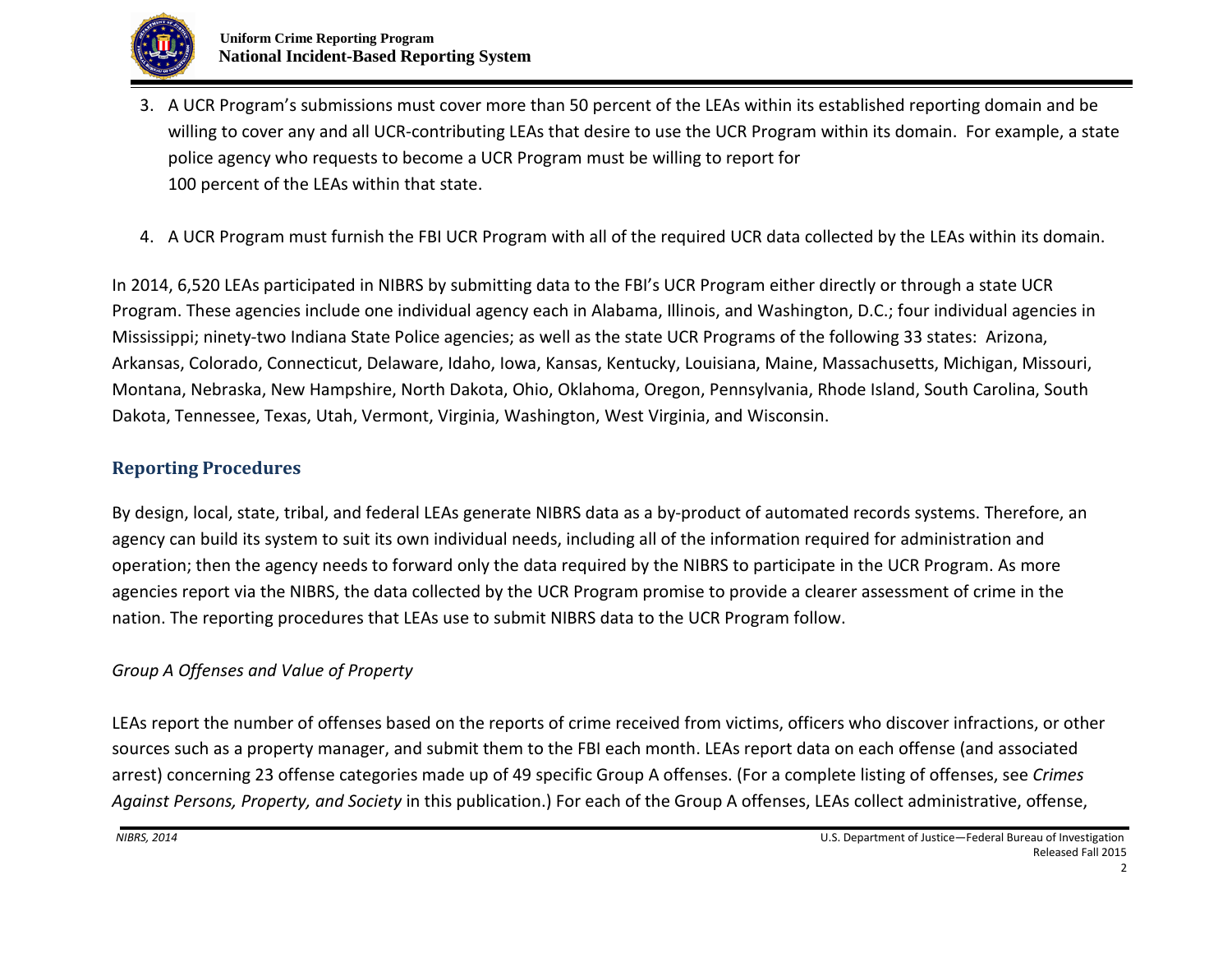

victim, property, offender, and arrestee information through a series of up to 58 data elements with variable data values. The Group A Incident Report may include a single-offense incident, i.e., an incident with only one offense type, or a multiple-offense incident, i.e., with more than one (up to ten) offense types, as well as many possible combinations of circumstances ranging from a onevictim-and-offender situation to a set of multiple offenses, property loss, victims, offenders, and arrestees. Through these reports, LEAs also report the type and value of property stolen and recovered in connection with the Group A offenses.

## *Victim and Offender Information*

Parts of the Group A Incident Report collect specific details about the victim(s) and offender(s) involved with each offense within the incident. These details include the age, sex, race, and ethnicity of each individual. In addition, LEAs report the relationships of victims to their offenders when known.

#### *Clearance*

Law enforcement clears crimes in one of two ways: 1) by arresting and charging at least one person or 2) by exceptional means (when some element beyond law enforcement's control precludes the arrest of a known offender). In NIBRS, the submission of arrestee data in connection with an incident automatically clears all offenses within the incident. In cases of exceptional clearances, LEAs report the specific condition of the clearance, i.e., the death of the offender, prosecution was declined for other than lack of probable cause, the offender was already in custody in another jurisdiction, the victim refused to cooperate in the prosecution, or the offender was a juvenile and the crime was handled without taking him/her into custody. Furthermore, in a multiple-offense incident, the exceptional clearance of one offense clears the entire incident.

#### *Persons Arrested*

In addition to reporting Group A offenses, LEAs report arrest information or Group B offenses on persons arrested for 10 additional crimes. These arrest data include information about the age, sex, race, and ethnicity of arrestees; arrest offense code; weapon arrestee was armed with; resident status of the arrestee; and disposition of the arrestee who was under age 18.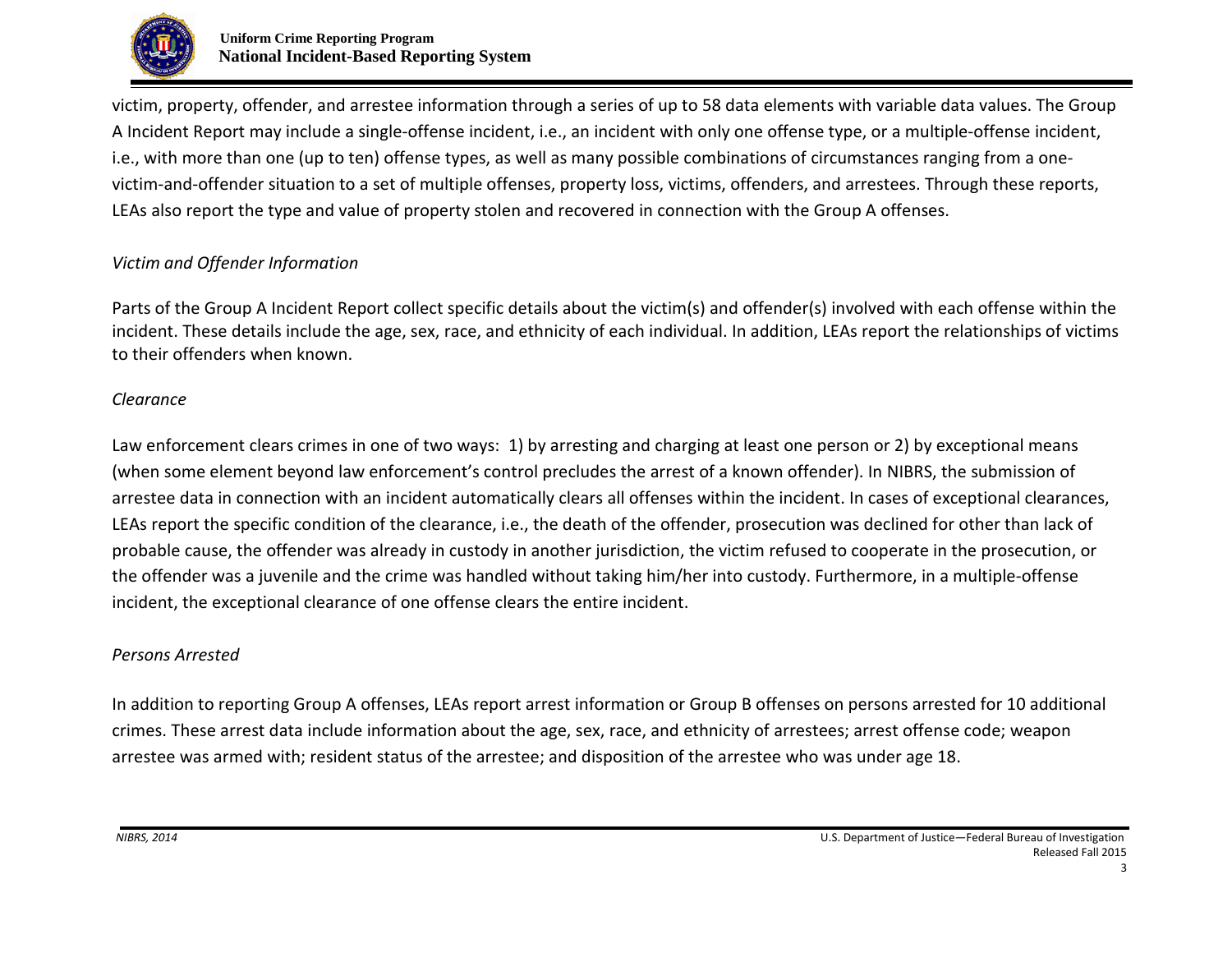

Note: In the previous years' (2011, 2012, and 2013) arrestee tables, arrestees of Group B offenses were included only if they were connected to a Group A Incident Report. For 2014, arrestees of Group B offenses reported via the Group B Arrest Report have been included in the arrestees data tables, to show all arrests reported to the FBI's UCR Program through NIBRS.

#### *Law Enforcement Officers Killed and Assaulted*

Through their monthly NIBRS submissions, LEAs report information regarding law enforcement officers killed or assaulted, and yearly, they submit the number of full-time sworn and civilian law enforcement personnel employed as of October 31.

#### *Hate Crime Statistics*

For each offense LEAs report through NIBRS, they indicate whether or not it was motivated by the offender's bias toward a particular race, gender, gender identity, religion, disability, sexual orientation, or ethnicity.

## **Counting Rules**

The tables in this report reflect varying levels of data submissions per agency. Although many LEAs report NIBRS data for all 12 months each year, some agencies report data for some but not all months of the year. The FBI did not estimate crime counts for agencies with incomplete reporting.

In this report, there are five basic units of count:

- 1) Incidents—count one incident for each Group A Incident reported via the Administrative Segment with a unique Incident Number, i.e., LEA case number, followed by a minimum of the Offense, Victim, and Offender segments.
- 2) Offenses—count one offense for each victim of Crimes Against Persons, one offense for each unique offense type of Crimes Against Property, and one offense for each unique offense type for Crimes Against Society.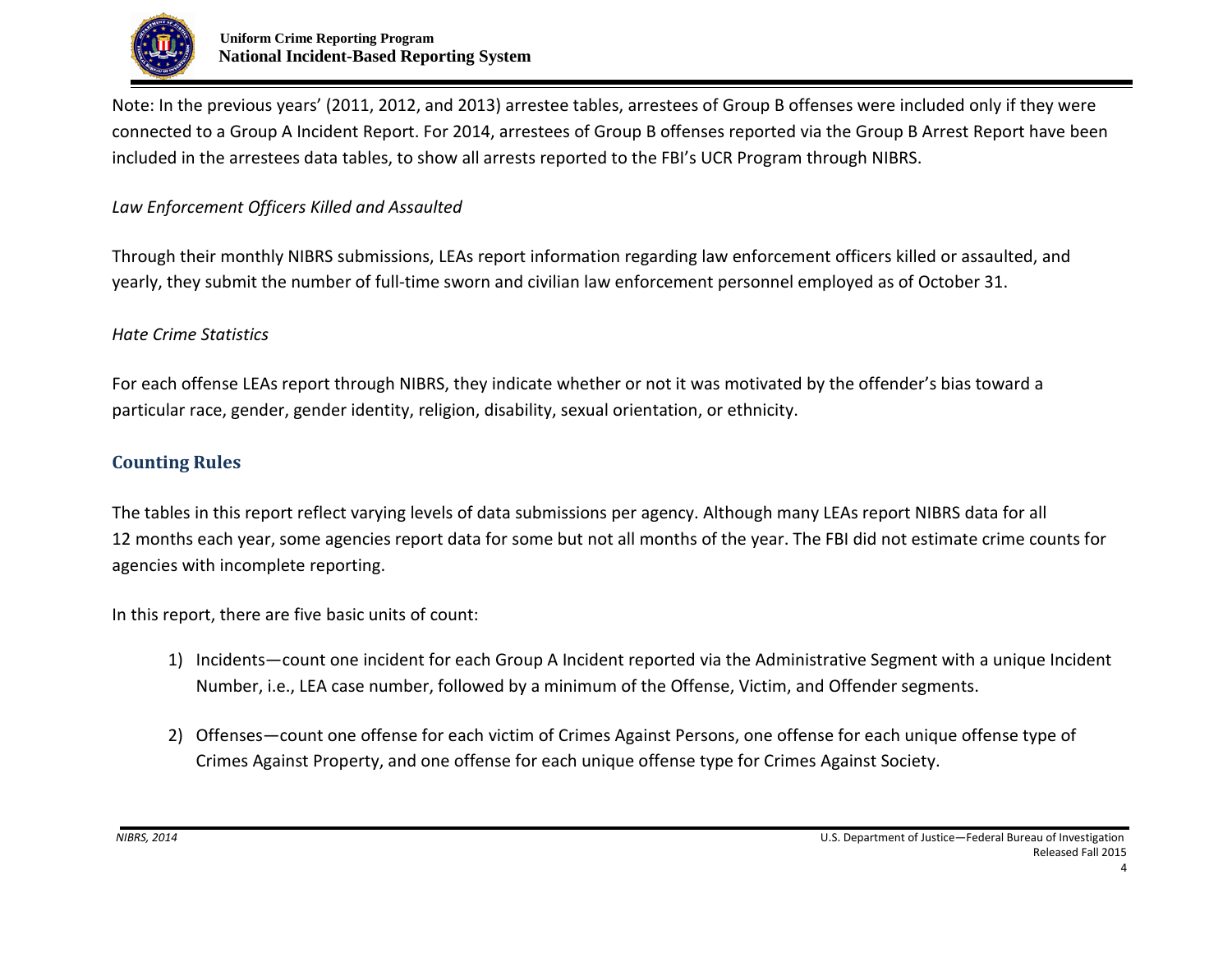

- 3) Victims—count one for each victim, i.e., Victim Segment, connected to each offense type in the incident (in a multipleoffense incident, a victim is counted for *each* connected offense type in a table reflecting offense categories).
- 4) Known Offenders—count one for each offender, i.e., Offender Segment, connected to each offense type in the incident (does not count Offender Segments with an Unknown Offender).
- 5) Arrestees—count one for each arrestee, i.e., Arrestee segments, reported in Group A and Group B Arrest Reports. The NIBRS counts arrestees detained in connection with more than one incident only once.

A listing of the Group A offenses and the Group B offenses and their respective categories is available in *Crimes Against Persons, Property, and Society*.

## **Population Estimation**

For the 2014 population estimates used in this table, the FBI computed individual rates of growth from one year to the next for every city/town and county using 2010 decennial population counts and 2011 through 2013 population estimates from the U.S. Census Bureau. Each agency's rates of growth were averaged; that average was then applied and added to its 2013 Census population estimate to derive the agency's 2014 population estimate.

# **Editing Procedures and Data Validity**

Data reliability is a high priority of the FBI. The UCR Program thoroughly examines each NIBRS submission for accuracy and deviations in crime data from month to month, and from present to past years' data that may indicate errors. In performing these quality control measures, the UCR staff members compare aggregated data from agencies of similar population size to identify any unusual fluctuations in an agency's crime counts and study the monthly submissions to evaluate periodic trends prepared for individual reporting units. While large variations in crime levels may indicate modified records procedures, incomplete reporting, or changes in the jurisdiction's geopolitical structure, the FBI brings any deviations to the attention of the state UCR Program or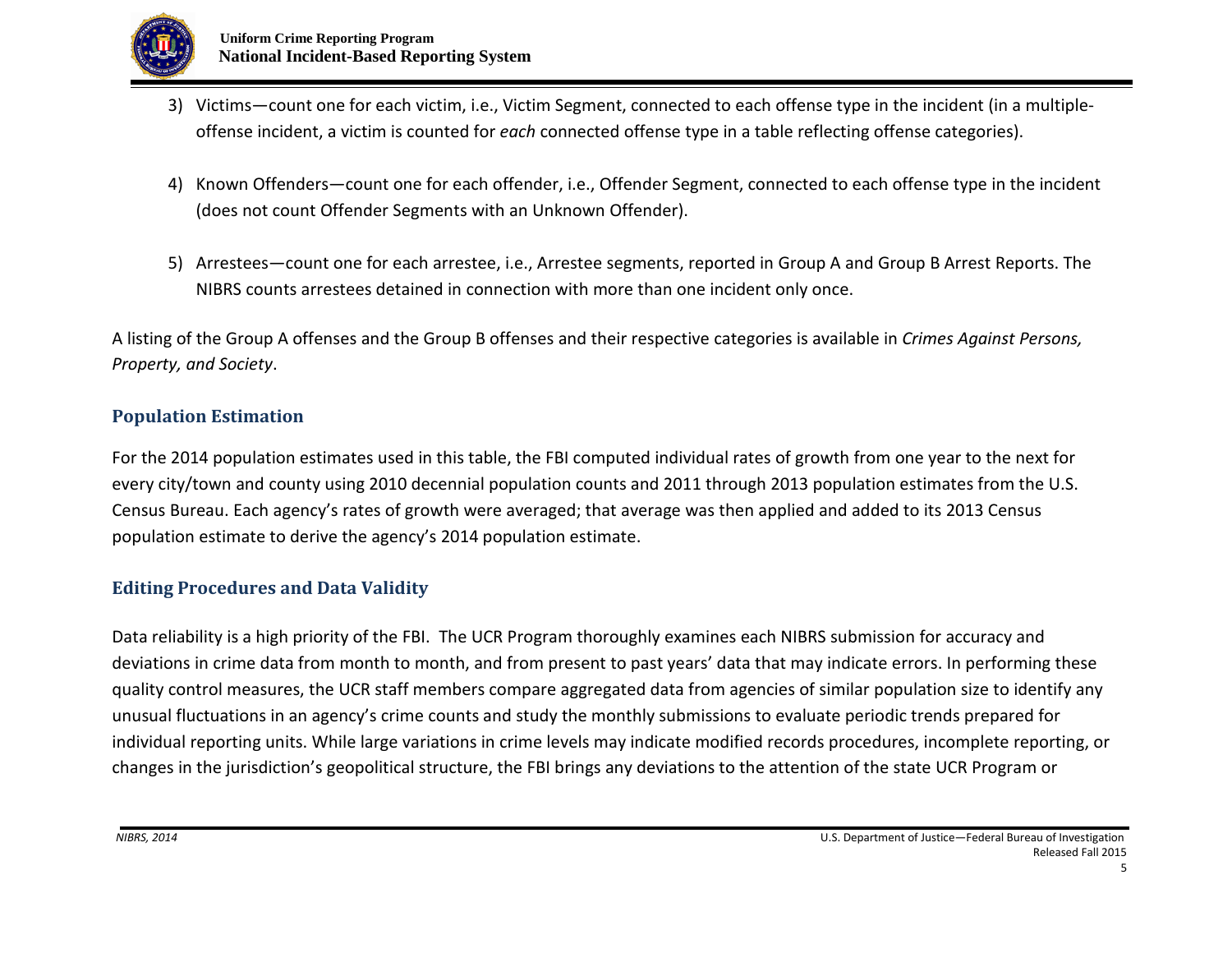

reporting agency that contributed the data. Any significant increase or decrease becomes the subject of a special inquiry to prompt the reporting agency to verify or correct its data if needed.

Ultimately, the UCR Program relies on the good faith reporting of the LEAs that voluntarily contribute data to the program via the NIBRS. Although the FBI makes every effort through its editing procedures, training practices, and correspondence to ensure the validity of the data it receives, the accuracy of the statistics depends primarily on the adherence of each contributor to the established standards of reporting. It is the responsibility of each state UCR Program or individual contributing LEA to submit accurate statistics or to correct existing data that are in error. Users should use caution in extrapolating conclusions from these findings since the NIBRS is not yet national in scope. As a result, data quality issues with the NIBRS are still evolving and statistical compatibility with other crime information systems remains to be studied.

#### *Additional NIBRS Information*

The *NIBRS Technical Specification,* available on the FBI UCR Program web site, details procedures for preparing NIBRS data submissions. The *NIBRS User Manual* includes offense definitions, classification examples, and training information. The UCR Program staff also produces correspondence to UCR contributors and the *UCR Program Quarterly*. These provide policy updates and new information, as well as clarification of reporting issues.

# *Training for Law Enforcement*

In addition to the evaluation of reported data, the UCR Program provides training seminars and instructional materials on crime reporting procedures to assist contributors in complying with UCR Program and NIBRS standards. Throughout the country, the FBI maintains contact with state UCR Programs and law enforcement personnel and holds training sessions and explains the purpose of the program, the rules of uniform classification and scoring, and the methods of assembling and reporting the data. When an individual agency has specific problems in compiling its crime statistics, personnel from the FBI's Criminal Justice Information Services Division may visit the contributor to aid in resolving the difficulties.

#### *Data Availability*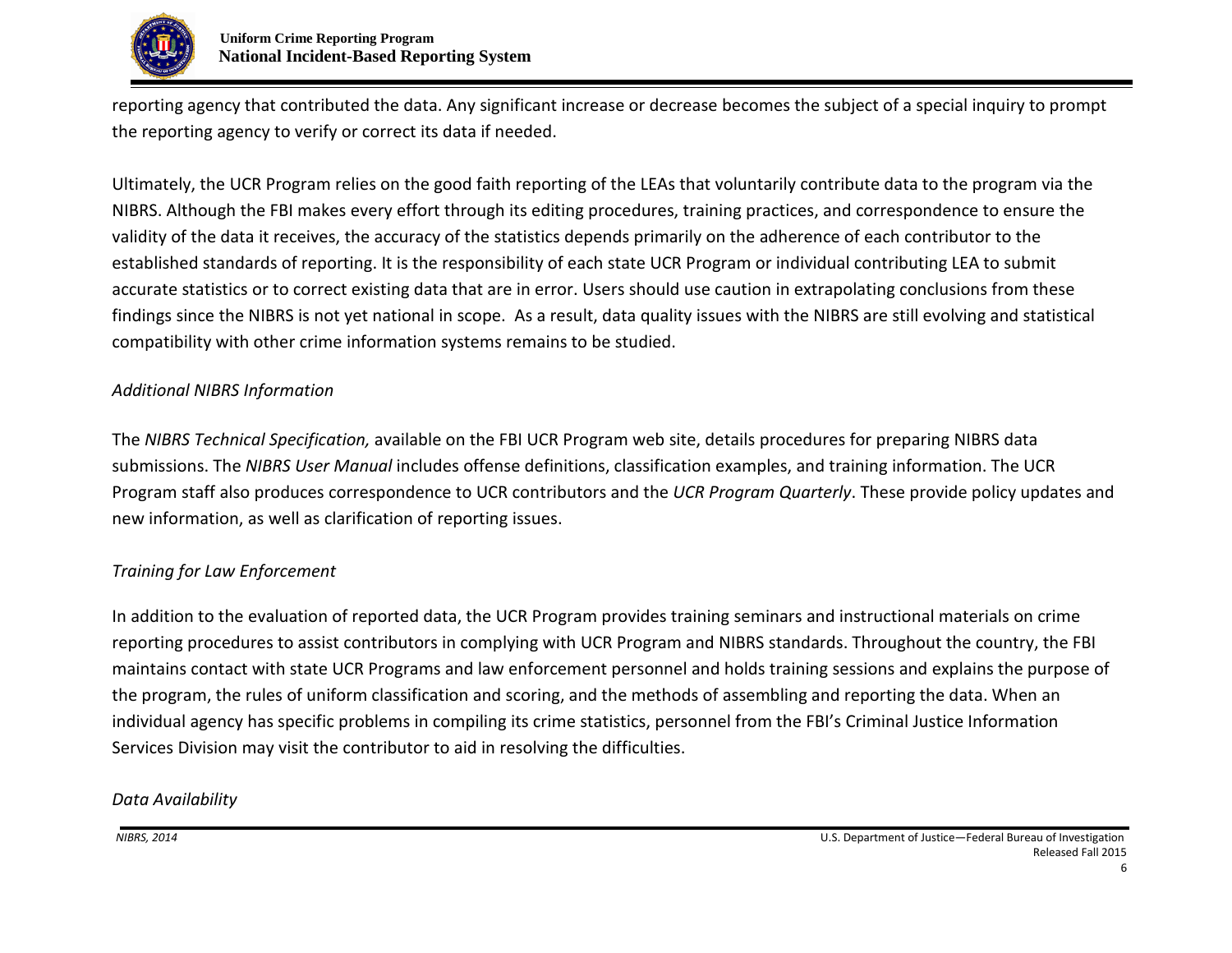

Individuals may request the 2014 NIBRS master file (from which data for this publication was extracted) by e-mailing their name, address, and telephone number to the FBI's UCR Program at <ucrcrimestats@ic.fbi.gov>. The master file, which is too large to email, will be mailed to individual requesters on a compact disk.

# **Caution to Users**

Data users should exercise care in making direct comparisons between data in this publication and data in *Crime in the United States (CIUS)* or other published NIBRS data*.* Because there are often differing methodologies used in preparing data for publication and differing levels of participation, some data may not be comparable from year to year.

Although most data for individual agencies published in *NIBRS 2014* will be the same as those published in *CIUS, 2014*, for the same agency, some may differ. For publication in *CIUS,* the more-detailed NIBRS data are converted to Summary Reporting System (SRS) data and the SRS hierarchy rule, which counts only the most serious crime in multiple-offense incidents, is applied.

For more information about the data specifications used in creating these tables and why data in *NIBRS, 2014,* should not be compared to those in *CIUS, 2014*, see the specific table's data declaration, the table methodology section of this document, or *UCR Statistics: Their Proper Use* in this publication.

# **Publication Annotation**

Narrative portions of this publication may present percentage breakdowns for various facets of tabular data. Where percentage breakdowns are used, percentages may not add to 100.0 percent due to rounding.

# **Table Methodology**

The information used to compile the aggregate tables in this report includes all NIBRS data submitted by LEAs to the UCR Program for the calendar year 2014. The individual agency tables do not include agencies that reported less than 12 months of NIBRS data to the FBI UCR Program. The arrestee tables include only arrests that occurred in 2014.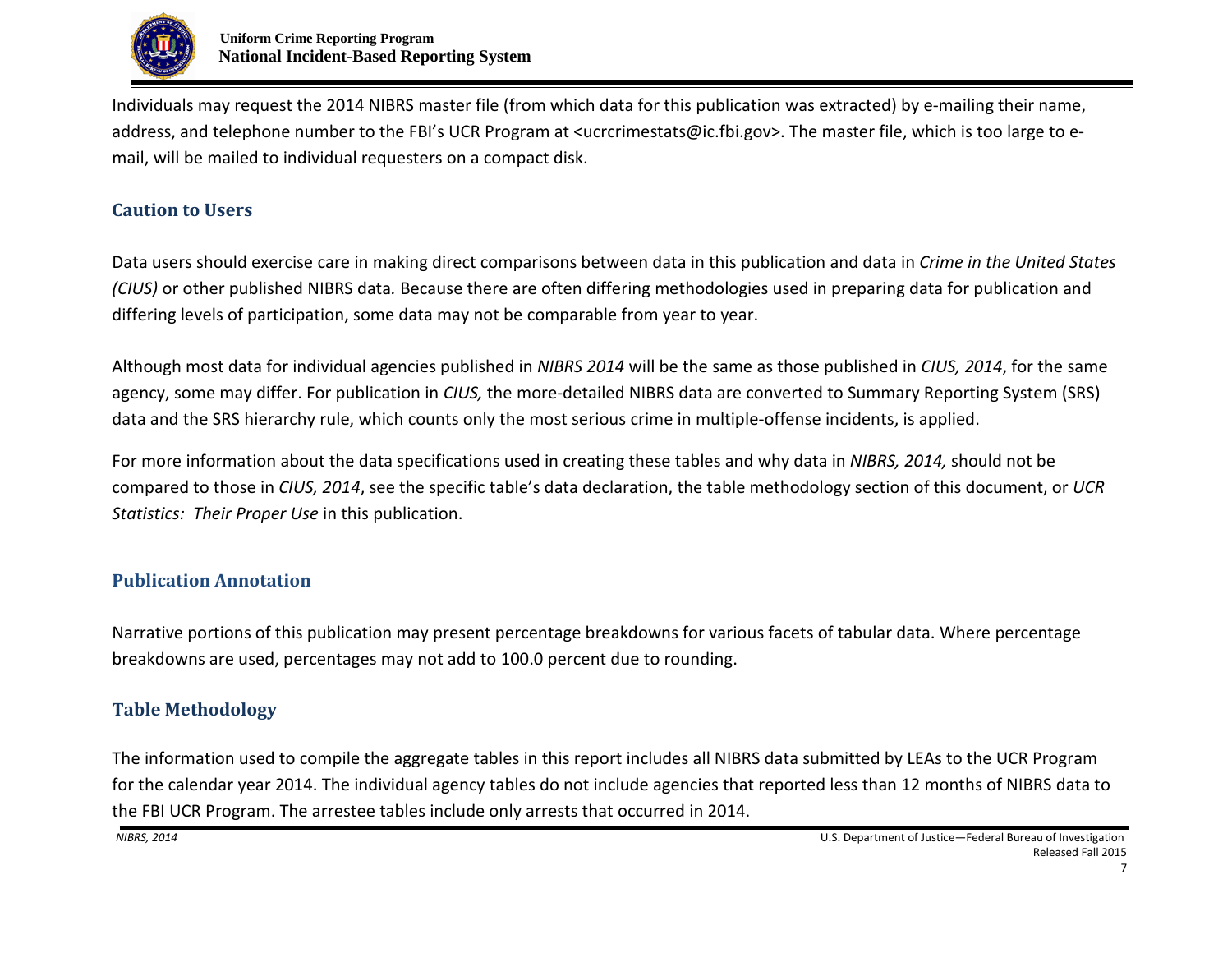

The following describes the methods used to construct the tables in this publication:

| Table(s)                                                                | <b>Table Construction</b>                                                                                                                                                                                                                                                                                                                                                                                                                                             |
|-------------------------------------------------------------------------|-----------------------------------------------------------------------------------------------------------------------------------------------------------------------------------------------------------------------------------------------------------------------------------------------------------------------------------------------------------------------------------------------------------------------------------------------------------------------|
| Number of Agencies and Population Covered,<br>by Population Group, 2014 | This table shows the number of LEAs whose data the UCR Program used to<br>compile Crime in the United States, 2014, and NIBRS, 2014. In addition, the table<br>provides population estimates of these agencies' jurisdictions and distributes the<br>agency counts and population figures by their population groupings.                                                                                                                                              |
|                                                                         | The number of participating agencies in the column for Crime in the United States,<br>2014, represents LEAs that reported their UCR data through either the SRS or<br>NIBRS and whose data were reflected in that publication. (NIBRS data were<br>converted to summary data using the SRS hierarchy rule, which counts only the<br>most serious crime in multiple-offense incidents.)                                                                                |
|                                                                         | The number of participating agencies in the column for NIBRS, 2014, includes<br>those LEAs that reported at least one Group A Offense Report, Group B Arrest<br>Report, or Zero Report via NIBRS for one or more months of the 2014 calendar<br>year.                                                                                                                                                                                                                 |
|                                                                         | For the 2014 population estimates used in this table, the FBI computed individual<br>rates of growth from one year to the next for every city/town and county using<br>2010 decennial population counts and 2011 through 2013 population estimates<br>from the U.S. Census Bureau. Each agency's rates of growth were averaged; that<br>average was then applied and added to its 2013 Census population estimate to<br>derive the agency's 2014 population estimate. |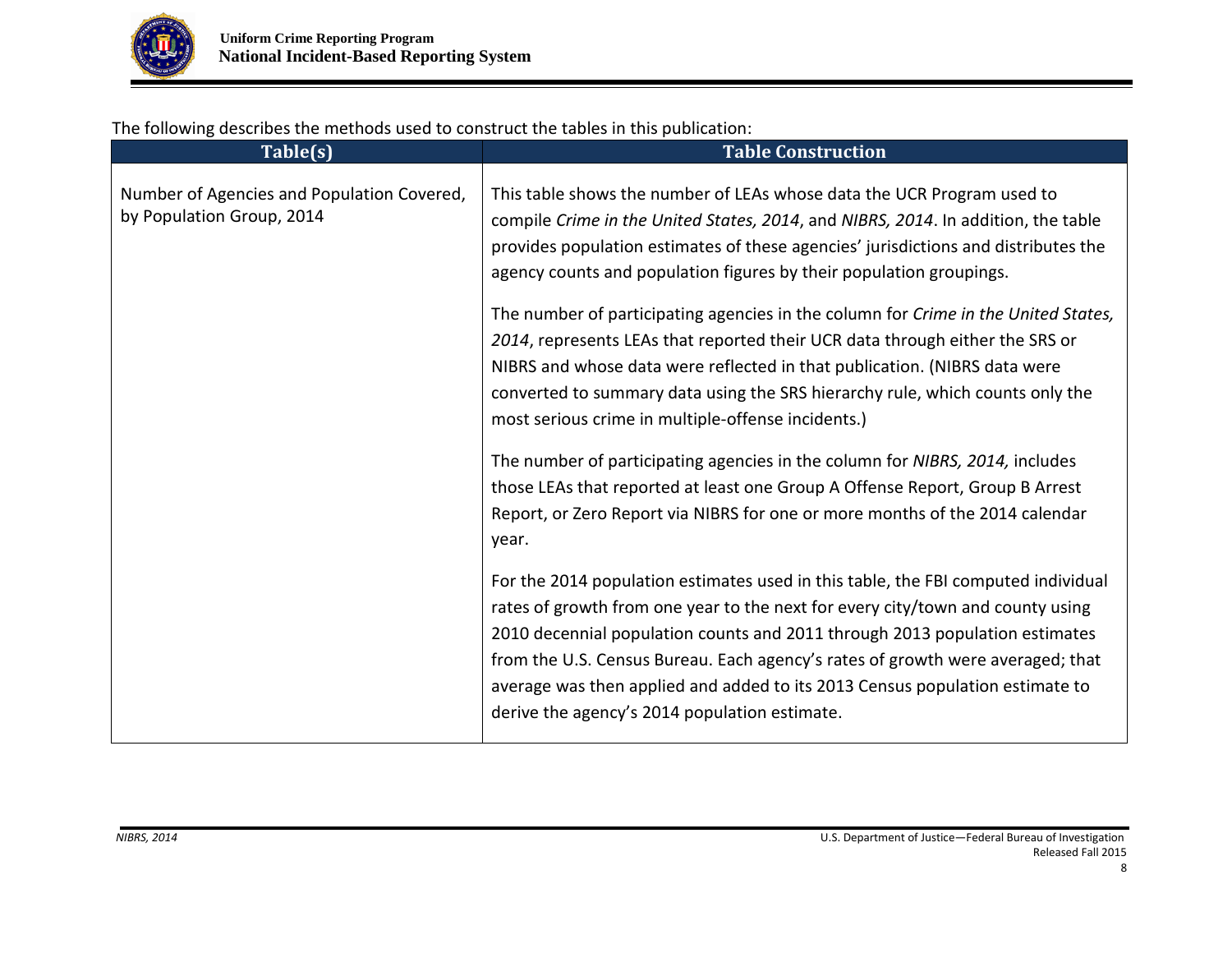

| Table(s)                                                                           | <b>Table Construction</b>                                                                                                                                                                                                                                                                                                                                                                                                                                             |
|------------------------------------------------------------------------------------|-----------------------------------------------------------------------------------------------------------------------------------------------------------------------------------------------------------------------------------------------------------------------------------------------------------------------------------------------------------------------------------------------------------------------------------------------------------------------|
| Participation by State, 2014                                                       | This table shows the number of LEAs that contributed data to the UCR Program<br>via NIBRS for 2014 and estimates of the populations covered by these agencies in<br>each state.                                                                                                                                                                                                                                                                                       |
|                                                                                    | The number of participating agencies includes those LEAs that reported at least<br>one Group A Offense Report, Group B Arrest Report, or Zero Report via NIBRS for<br>one or more months of the 2014 calendar year.                                                                                                                                                                                                                                                   |
|                                                                                    | For the 2014 population estimates used in this table, the FBI computed individual<br>rates of growth from one year to the next for every city/town and county using<br>2010 decennial population counts and 2011 through 2013 population estimates<br>from the U.S. Census Bureau. Each agency's rates of growth were averaged; that<br>average was then applied and added to its 2013 Census population estimate to<br>derive the agency's 2014 population estimate. |
| Incidents, Offenses, Victims, and Known<br>Offenders,<br>by Offense Category, 2014 | This table shows the number of incidents, offenses, victims, and known offenders<br>by their associated offense categories. The 23 offense categories shown are<br>comprised of 49 offense types.<br>To arrive at the totals provided for each column of data, the UCR Program used                                                                                                                                                                                   |
|                                                                                    | the following counting rules:<br>Incidents-one for each offense type identified within each NIBRS incident.<br>$\bullet$<br>Therefore, in multiple-offense incidents, one incident was counted for<br>each offense category in the incident.<br>Offenses:<br>$\bullet$<br>Crime Against Person-one for each victim.<br>Crime Against Property-one for each unique offense type.<br>Crime Against Society-one for each unique offense type.<br>п                       |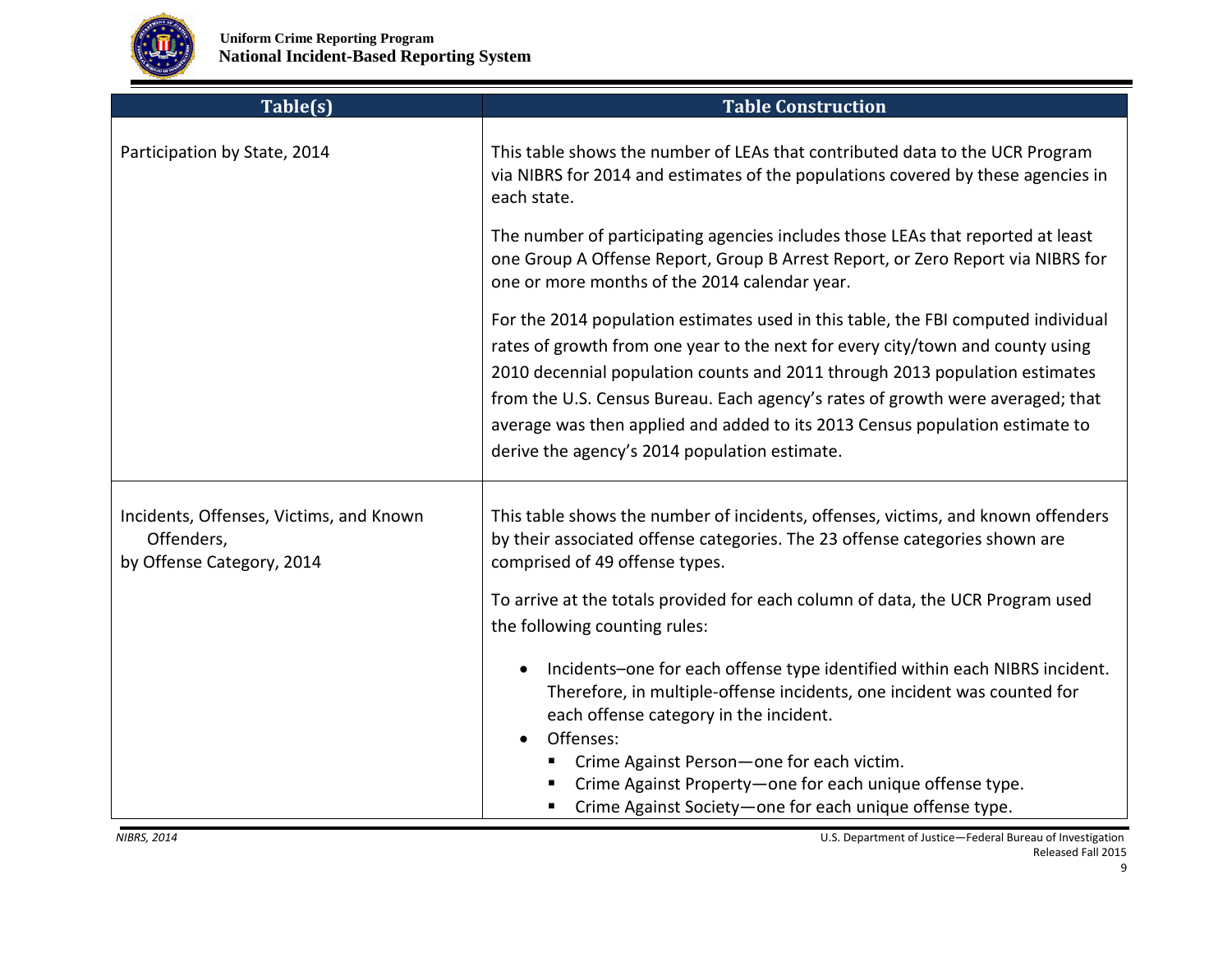

| Table(s)                                                                    | <b>Table Construction</b>                                                                                                                                                                                                                                                                                                          |
|-----------------------------------------------------------------------------|------------------------------------------------------------------------------------------------------------------------------------------------------------------------------------------------------------------------------------------------------------------------------------------------------------------------------------|
|                                                                             | Victims-one for each victim connected to each offense type in an incident.<br>$\bullet$<br>(In multiple-offense incidents, a victim was counted for each connected<br>offense type.)<br>Known Offenders-one for each offender connected to each offense type in<br>an incident except for Unknown Offenders, who were not counted. |
| Number of Offenses Completed and<br>Attempted,<br>by Offense Category, 2014 | This table shows the number of offenses completed or attempted by their<br>associated offense categories. The 23 offense categories shown are comprised of<br>49 offense types.                                                                                                                                                    |
|                                                                             | To arrive at the totals provided in this table, the UCR Program used the standard<br>counting rules and then aggregated the data by whether the offense type was<br>completed or attempted.                                                                                                                                        |
|                                                                             | In a multiple-offense incident, an offense was counted for each offense type in the<br>incident.                                                                                                                                                                                                                                   |
| Crimes Against Persons Offenses,<br>Offense Category,<br>by State, 2014     | These tables provide the aggregate number of offenses by their respective crime<br>categories and offense categories by state. For Crimes Against Persons, offense<br>totals are distributed by 6 offense categories comprised of 15 offense types.                                                                                |
| <b>Crimes Against Property Offenses,</b>                                    | In addition, each of these tables shows the number of LEAs in each state that                                                                                                                                                                                                                                                      |
| Offense Category,<br>by State, 2014                                         | contributed their UCR data via NIBRS, as well as the aggregate population figures<br>for those agencies' jurisdictions.                                                                                                                                                                                                            |
| Crimes Against Society Offenses,<br>Offense Category,<br>by State, 2014     | Figures in the column for the number of participating agencies include those LEAs<br>in each state that reported at least one Group A Offense Report, Group B Arrest<br>Report, or Zero Report via NIBRS for one or more months of the 2014 calendar<br>year.                                                                      |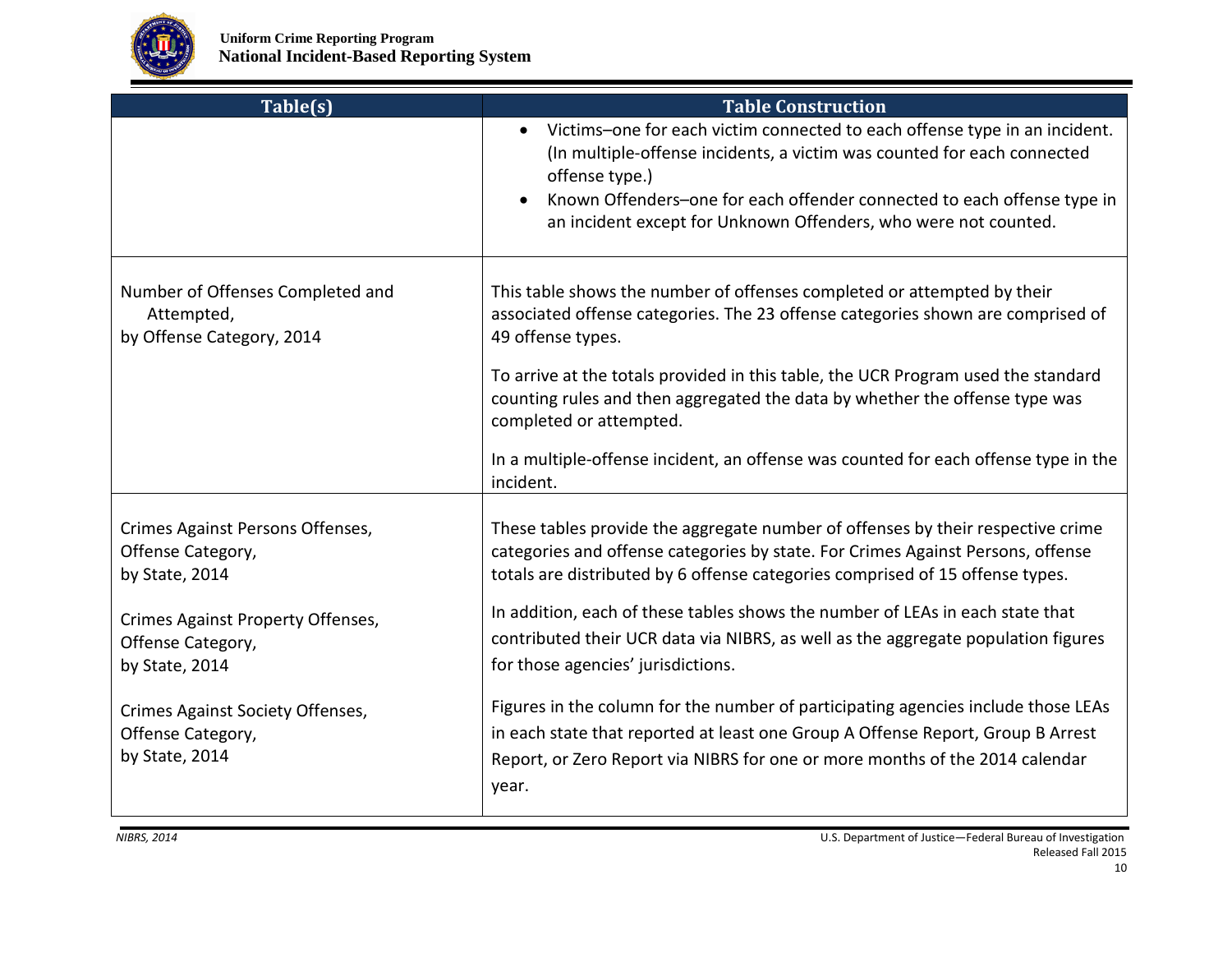

| Table(s)                                                                    | <b>Table Construction</b>                                                                                                                                                                                                                                                                                                                                                                                                                                             |
|-----------------------------------------------------------------------------|-----------------------------------------------------------------------------------------------------------------------------------------------------------------------------------------------------------------------------------------------------------------------------------------------------------------------------------------------------------------------------------------------------------------------------------------------------------------------|
|                                                                             | To arrive at the offense totals provided for each table, the UCR Program used the<br>standard counting rules.                                                                                                                                                                                                                                                                                                                                                         |
|                                                                             | The UCR Program aggregated the data by offense category for each state within<br>each table.                                                                                                                                                                                                                                                                                                                                                                          |
|                                                                             | For the 2014 population estimates used in this table, the FBI computed individual<br>rates of growth from one year to the next for every city/town and county using<br>2010 decennial population counts and 2011 through 2013 population estimates<br>from the U.S. Census Bureau. Each agency's rates of growth were averaged; that<br>average was then applied and added to its 2013 Census population estimate to<br>derive the agency's 2014 population estimate. |
| Crimes Against Persons Offenses,<br>Offense Category,<br>by Location, 2014  | These tables provide the aggregate number of offenses by their respective crime<br>categories and offense categories and the corresponding locations where the<br>offenses occurred.                                                                                                                                                                                                                                                                                  |
| Crimes Against Property Offenses,<br>Offense Category,<br>by Location, 2014 | To arrive at the offense totals provided for each table, the UCR Program used the<br>standard counting rules.                                                                                                                                                                                                                                                                                                                                                         |
| Crimes Against Society Offenses,<br>Offense Category,<br>by Location, 2014  | The UCR Program aggregated the data by offense category and location within<br>each table.                                                                                                                                                                                                                                                                                                                                                                            |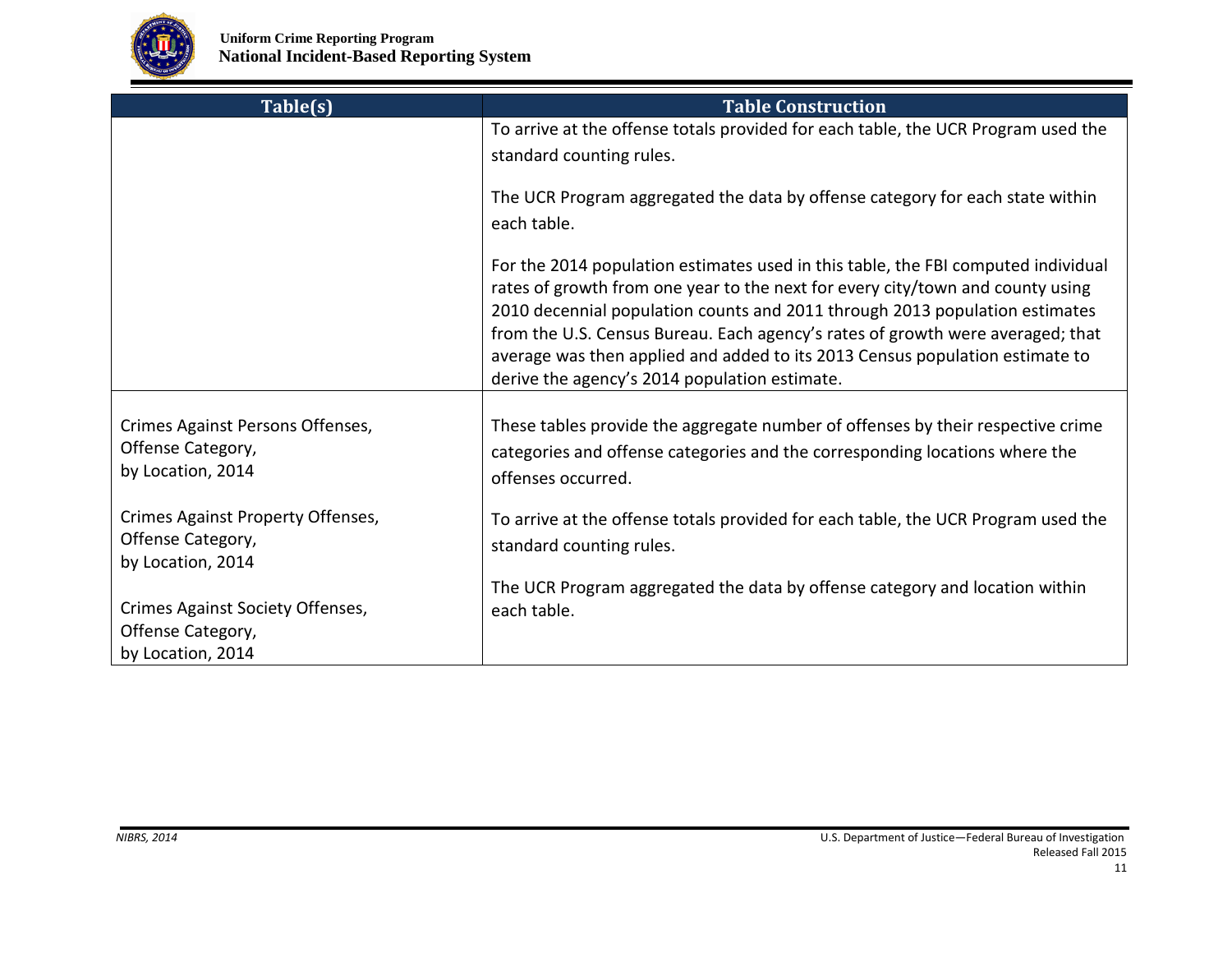

| Table(s)                                                                                      | <b>Table Construction</b>                                                                                                                                                   |
|-----------------------------------------------------------------------------------------------|-----------------------------------------------------------------------------------------------------------------------------------------------------------------------------|
| Crimes Against Persons Incidents,<br>Offense Category,<br>by Time of Day, 2014                | These tables show the number of incidents in each respective crime category by<br>their associated offense category and the time of day in which the incidents<br>occurred. |
| Crimes Against Property Incidents,<br>Offense Category,<br>by Time of Day, 2014               | In NIBRS, the time of day is collected at the incident level, not for each offense<br>within the incident.                                                                  |
|                                                                                               | To arrive at the totals provided for each column of data, the UCR Program                                                                                                   |
| Crimes Against Society Incidents,<br>Offense Category,                                        | counted one incident for each offense type identified within each NIBRS incident.                                                                                           |
| by Time of Day, 2014                                                                          | In a multiple-offense incident, one incident was counted for each offense type in                                                                                           |
|                                                                                               | order to attribute the incident to each associated offense category.                                                                                                        |
|                                                                                               | The UCR Program aggregated the incident data by offense category and the<br>incidents' time of day for each table.                                                          |
| Offenses Involving Weapon Use,<br>Offense Category,<br>by Type of Weapon/Force Involved, 2014 | This table shows the number of offenses per offense category by the type of<br>weapon/force used by the offender.                                                           |
|                                                                                               | To arrive at the offense totals provided for each column of data, the UCR Program<br>used the standard counting rules.                                                      |
|                                                                                               | The offense data were aggregated by their respective offense categories and by                                                                                              |
|                                                                                               | the weapon types associated with the reported offenses.                                                                                                                     |
|                                                                                               | Because law enforcement can report up to three types of weapon/force involved                                                                                               |
|                                                                                               | for each offense (up to ten) in an incident, some offenses may have been counted                                                                                            |
|                                                                                               | more than once in order to attribute them to each of the weapon types associated<br>with them. Therefore, the figures in the table do not reflect the number of             |
|                                                                                               | weapons used or offenses reported in the related incidents.                                                                                                                 |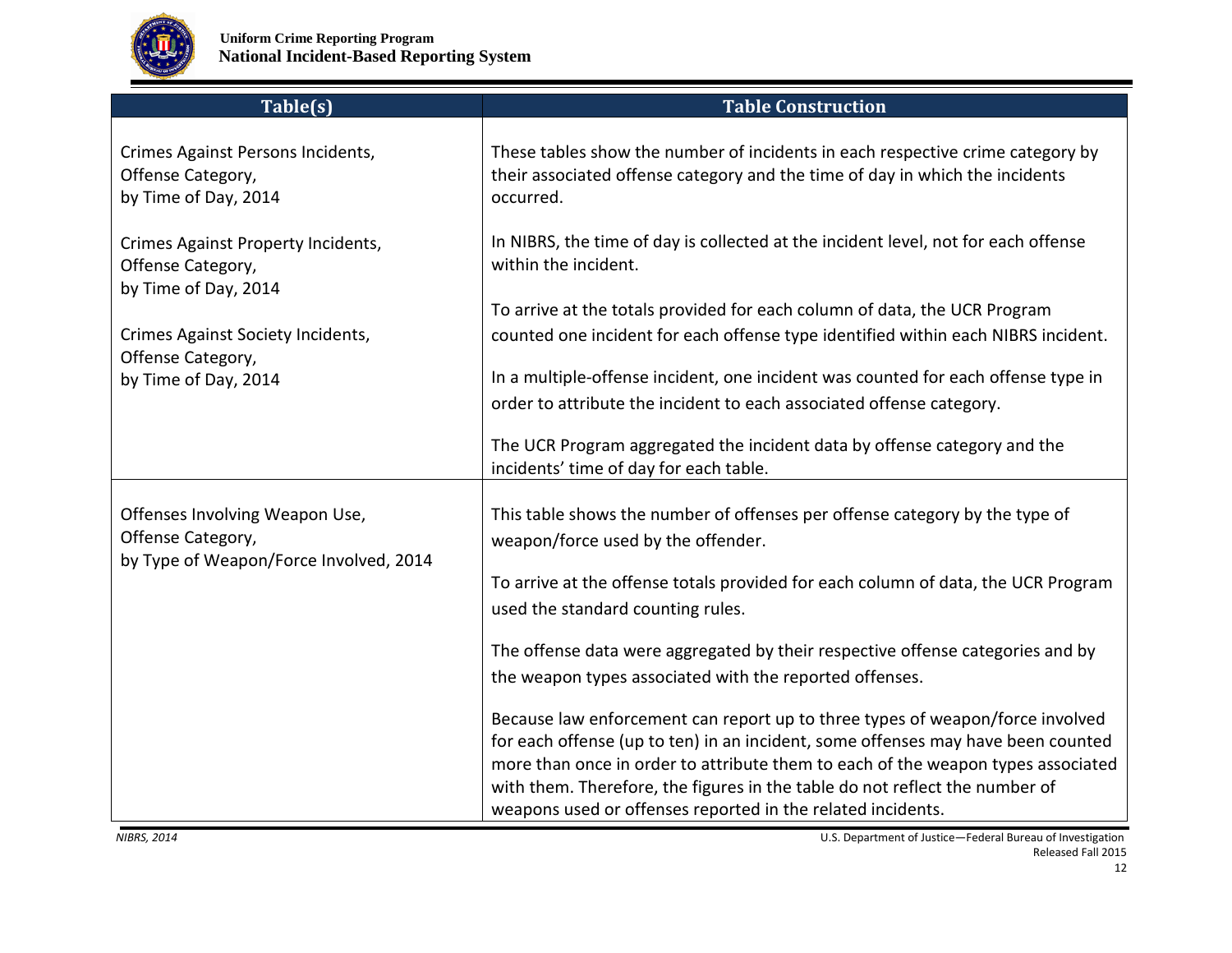

| Table(s)                                                           | <b>Table Construction</b>                                                                                                                                                                                                                                                                                                                                                                                                                                                                                                                                                                                                                                                                                                                   |
|--------------------------------------------------------------------|---------------------------------------------------------------------------------------------------------------------------------------------------------------------------------------------------------------------------------------------------------------------------------------------------------------------------------------------------------------------------------------------------------------------------------------------------------------------------------------------------------------------------------------------------------------------------------------------------------------------------------------------------------------------------------------------------------------------------------------------|
| Incidents Cleared,<br>by Offense Category, 2014                    | This table shows the number of incidents that law enforcement agencies cleared<br>by arrest or exceptional means. It also provides the number of incidents cleared<br>for each associated offense category. The 23 offense categories shown are<br>comprised of 49 offense types.<br>To arrive at the totals provided for each column of data, the UCR Program used<br>the following counting rules:<br>Incidents-one for each offense type identified within each incident,<br>$\bullet$<br>aggregated by the offenses' associated offense categories. (In multiple-<br>offense incidents, one incident was counted for each offense type in the<br>incident.)<br>Cleared by Arrest-one for each offense type in an incident containing at |
|                                                                    | least one arrestee.<br>Cleared by Exceptional Means-one for each offense type in an incident<br>reported as cleared exceptionally.                                                                                                                                                                                                                                                                                                                                                                                                                                                                                                                                                                                                          |
| Relationship of Victims to Offenders,<br>by Offense Category, 2014 | This table shows the relationship of victims (individuals and law enforcement<br>victim types only) to their offenders by the offense category containing the<br>offense type to which they are both connected. The 23 offense categories shown<br>are comprised of 49 offense types.<br>The UCR Program consolidated the relationships of victims to multiple offenders                                                                                                                                                                                                                                                                                                                                                                    |
|                                                                    | of the same offense type to one category for this table.<br>To arrive at the totals provided for each column of data, the UCR Program used<br>the following counting rules:                                                                                                                                                                                                                                                                                                                                                                                                                                                                                                                                                                 |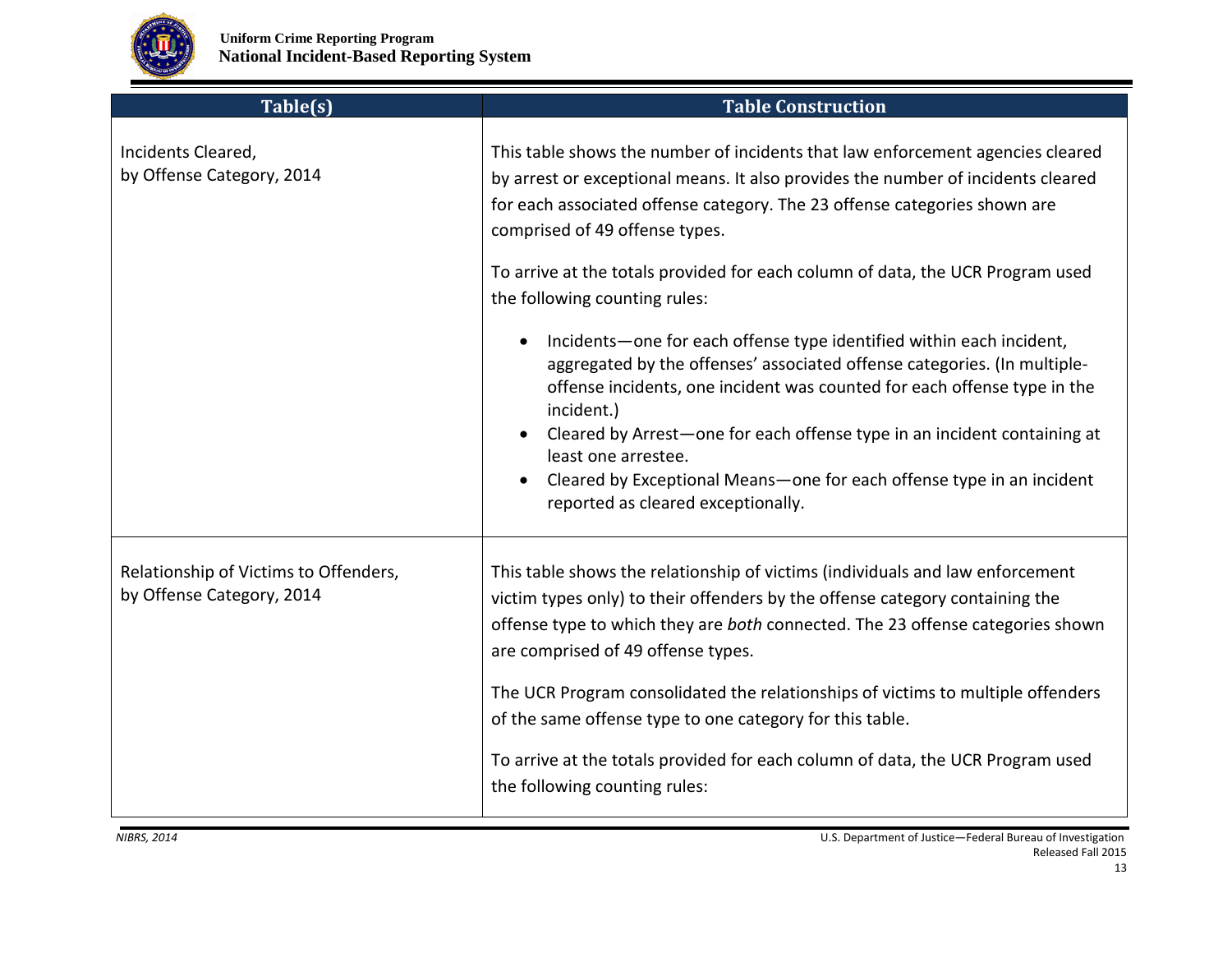

| Table(s)                                                                                                          | <b>Table Construction</b>                                                                                                                                                                                                                                                                                                                                                                                                                                                                                                                                                                                                                                                                                                                                                                                                                                                                                                                                                                                                                                                               |
|-------------------------------------------------------------------------------------------------------------------|-----------------------------------------------------------------------------------------------------------------------------------------------------------------------------------------------------------------------------------------------------------------------------------------------------------------------------------------------------------------------------------------------------------------------------------------------------------------------------------------------------------------------------------------------------------------------------------------------------------------------------------------------------------------------------------------------------------------------------------------------------------------------------------------------------------------------------------------------------------------------------------------------------------------------------------------------------------------------------------------------------------------------------------------------------------------------------------------|
|                                                                                                                   | Victims-one for each victim connected to each offense type in an incident.<br>(In multiple-offense incidents, one victim was counted for each connected<br>offense type.)<br>Family Member-one when the victim is a family member of the one and<br>only offender, or when the victim is a family member of all multiple<br>offenders connected to both the victim and the offense.<br>Family Member and Other-one when the victim is a family member to at<br>least one of the multiple offenders of the offense.<br>Known to Victim and Other-one when the victim knows one or more of<br>the multiple offenders of the offense, but is not a family member to any of<br>the offenders. (Do not use this category if any of the relationships are<br>family members.)<br>Stranger-one when the victim reports the one and only offender as a<br>stranger.<br>All Other-one, regardless of the number, when the relationship(s) of the<br>victim to the offender(s) is unknown or, in the case of multiple offenders,<br>are mutual combatants or combinations of other relationships. |
| Murder and Nonnegligent Manslaughter and<br>Aggravated Assault Victims,<br>Offense Type,<br>by Circumstance, 2014 | This table shows the number of victims of murder and nonnegligent manslaughter<br>and the number of victims of aggravated assault by the circumstances in which<br>the offenses occurred.<br>To arrive at the totals provided for each column of data, the UCR Program<br>counted one victim for each victim type of individual and law enforcement officer<br>connected to each offense type of murder and nonnegligent manslaughter and<br>aggravated assault in an incident.<br>The victim data were aggregated by the offenses presented and broken down by<br>their associated circumstances. Because law enforcement can report up to two                                                                                                                                                                                                                                                                                                                                                                                                                                         |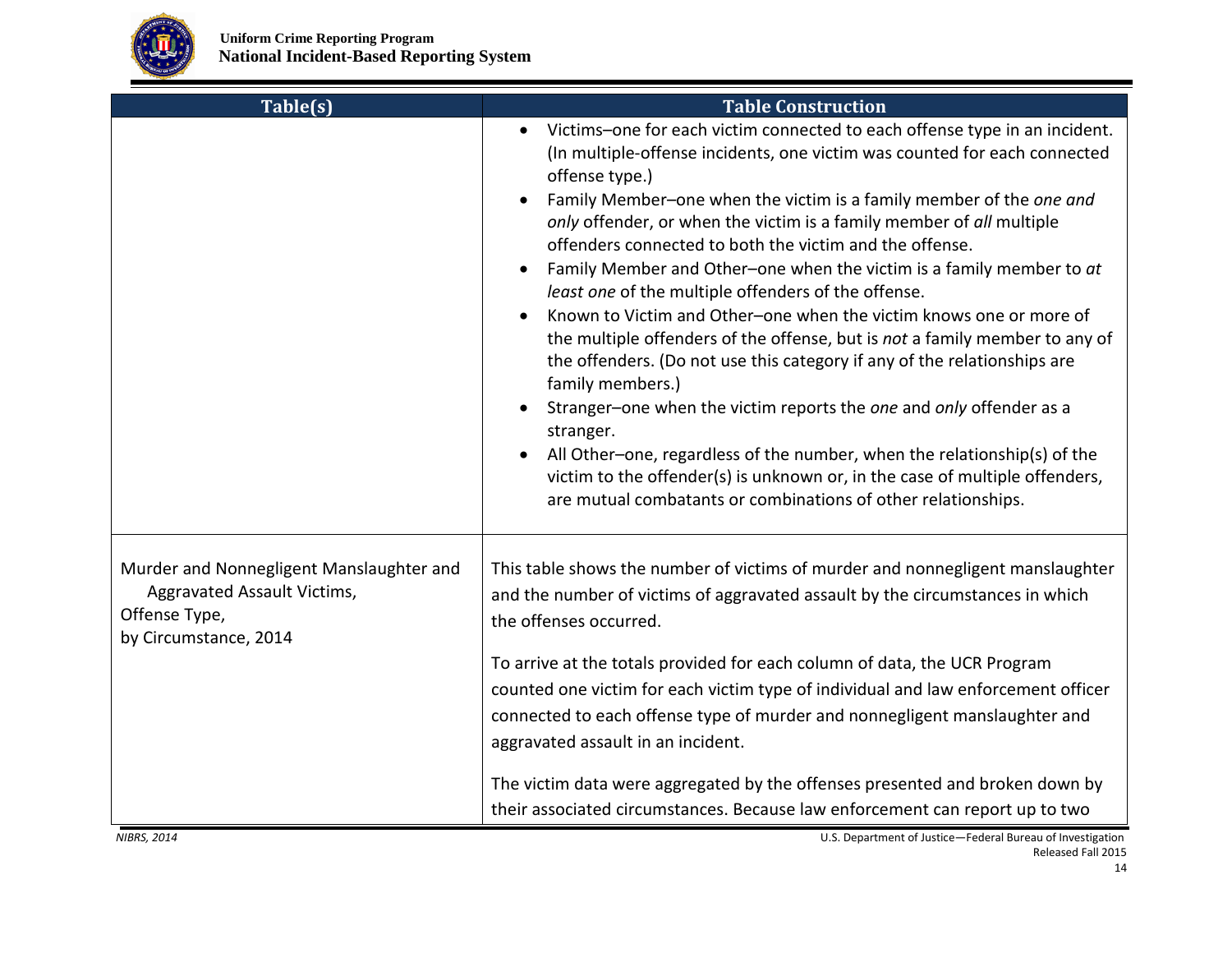

| Table(s)                                                 | <b>Table Construction</b>                                                                                                                                                                                                                                                                                          |
|----------------------------------------------------------|--------------------------------------------------------------------------------------------------------------------------------------------------------------------------------------------------------------------------------------------------------------------------------------------------------------------|
|                                                          | circumstances for an offense of murder and nonnegligent manslaughter, as well as                                                                                                                                                                                                                                   |
|                                                          | for an offense of aggravated assault, some victims may have been counted more                                                                                                                                                                                                                                      |
|                                                          | than once in order to attribute them to each of the circumstances associated with                                                                                                                                                                                                                                  |
|                                                          | their related offense.                                                                                                                                                                                                                                                                                             |
| Negligent Manslaughter Victims,<br>by Circumstance, 2014 | This table shows the number of victims of negligent manslaughter by the<br>circumstances in which the offenses occurred.<br>To arrive at the totals provided, the UCR Program counted one victim for each<br>victim type of individual connected to each offense type of negligent<br>manslaughter in an incident. |
|                                                          | The victim data were aggregated and broken down by their associated<br>circumstances.                                                                                                                                                                                                                              |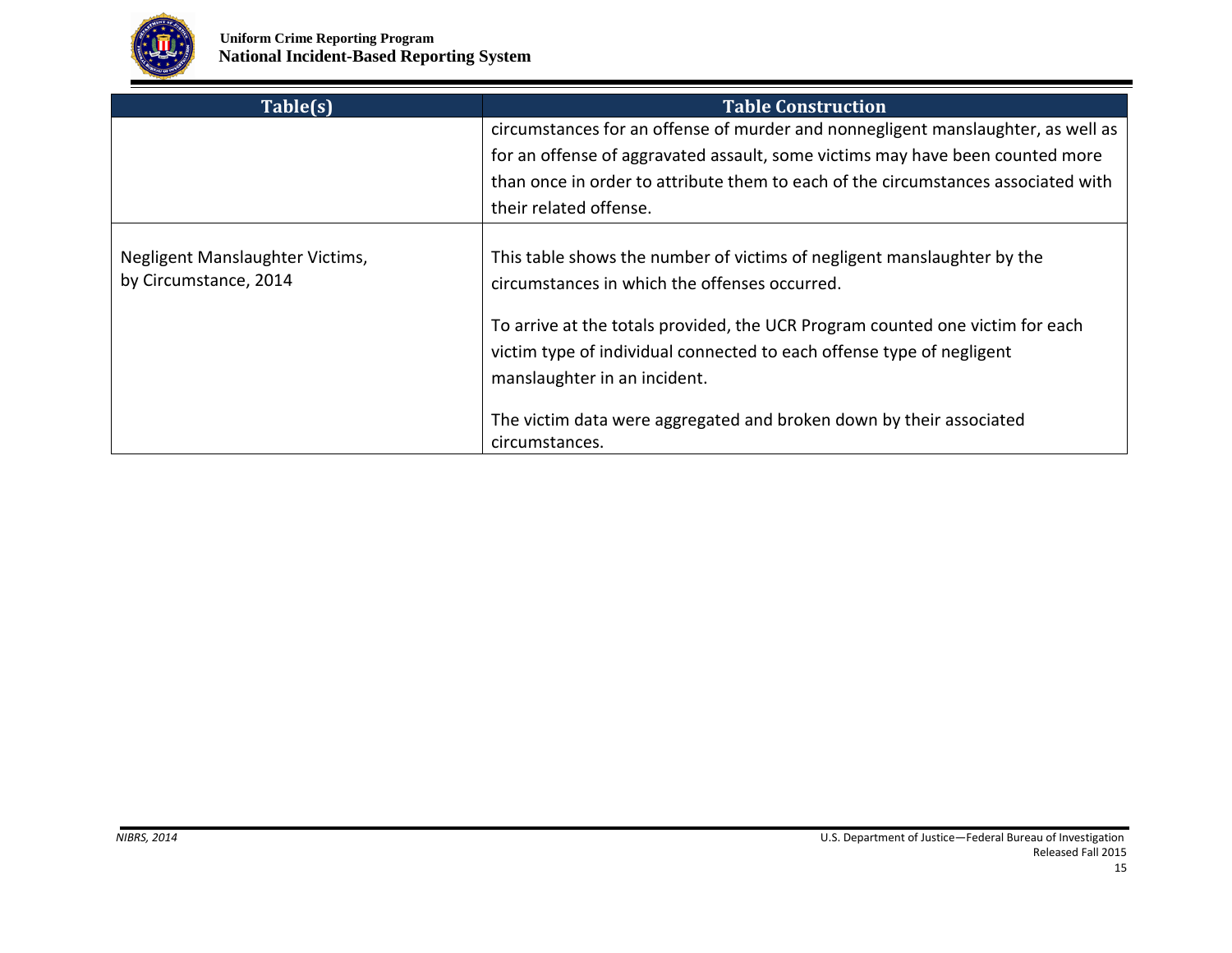

| Table(s)                                                                                                                      | <b>Table Construction</b>                                                                                                                                                                                                                                                       |
|-------------------------------------------------------------------------------------------------------------------------------|---------------------------------------------------------------------------------------------------------------------------------------------------------------------------------------------------------------------------------------------------------------------------------|
| Individuals Justifiably Killed,<br>Justifiable Homicide Circumstance,<br>by Aggravated Assault/Homicide<br>Circumstance, 2014 | This table shows the number of individuals justifiably killed by the justifiable<br>homicide circumstance as well as the aggravated assault/homicide circumstance<br>to which they were connected.<br>To arrive at the totals provided for each column of data, the UCR Program |
|                                                                                                                               | counted one for each victim type of individual connected to a justifiable homicide<br>offense.                                                                                                                                                                                  |
|                                                                                                                               | The victim data were aggregated by the justifiable homicide circumstances to<br>which they are connected.                                                                                                                                                                       |
|                                                                                                                               | Some circumstances apply only to individuals who were justifiably killed by police<br>officers.                                                                                                                                                                                 |
|                                                                                                                               | These data were broken down by their associated aggravated assault/homicide<br>circumstances, i.e., whether the individuals were killed by private citizens or police<br>officers.                                                                                              |
| Victims,<br>Age Category,<br>by Offense Category, 2014                                                                        | This table shows the number of adult and juvenile victims in each age category by<br>the offense category to which they are connected. The 18 offense categories<br>shown are comprised of 38 offense types.                                                                    |
|                                                                                                                               | The UCR Program counted one victim for each victim type of individual and law<br>enforcement officer for each offense type to which they were connected.                                                                                                                        |
|                                                                                                                               | The victim data were aggregated by the age categories presented and broken<br>down by their associated offense categories. For this table, an adult is a victim<br>who is age 18 or older, and a juvenile is a victim who is under 18 years of age.                             |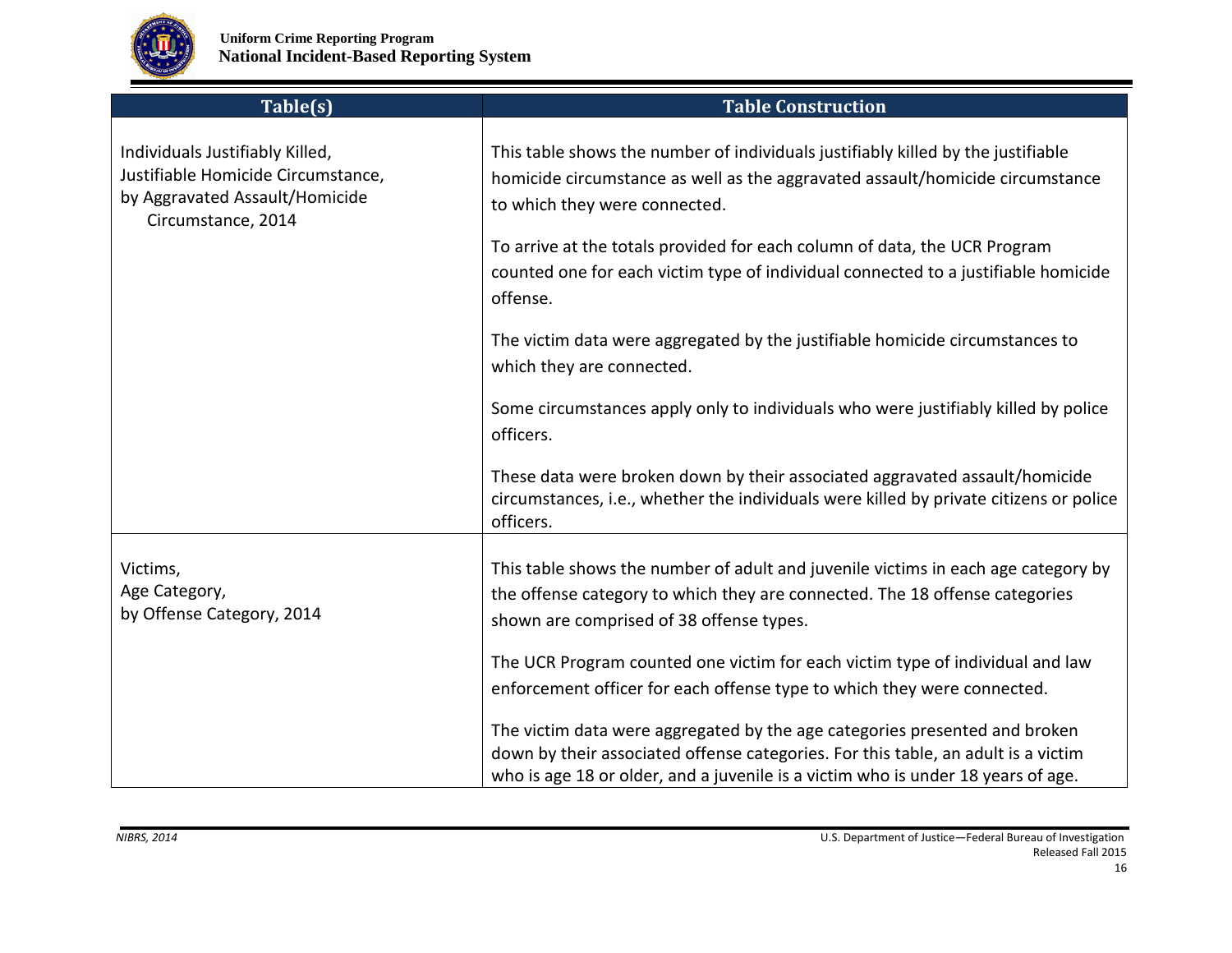

| Table(s)                                       | <b>Table Construction</b>                                                                                                                                                                                                                                                                                                                                                                                                                                                             |
|------------------------------------------------|---------------------------------------------------------------------------------------------------------------------------------------------------------------------------------------------------------------------------------------------------------------------------------------------------------------------------------------------------------------------------------------------------------------------------------------------------------------------------------------|
| Victims,<br>Age,<br>by Offense Category, 2014  | This table shows the number of victims in each age group by the offense category<br>to which they are connected. The 18 offense categories shown are comprised of<br>38 offense types.<br>The UCR Program counted one victim for each victim type of individual and law<br>enforcement officer for each offense type to which they were connected.<br>The victim data were aggregated by the age groupings presented and broken<br>down by their associated offense categories.       |
| Victims,<br>Sex,<br>by Offense Category, 2014  | This table shows the number of victims in each gender category by the offense<br>category to which they are connected. The 18 offense categories shown are<br>comprised of 38 offense types.<br>The UCR Program counted one victim for each victim type of individual and law<br>enforcement officer for each offense type to which they were connected.<br>The victim data were aggregated by sex and broken down by their associated<br>offense categories.                         |
| Victims,<br>Race,<br>by Offense Category, 2014 | This table shows the number of victims in each race category by the offense<br>category to which they are connected. The 18 offense categories shown are<br>comprised of 38 offense types.<br>The UCR Program counted one victim for each victim type of individual and law<br>enforcement officer for each offense type to which they were connected.<br>The victim data were aggregated by the race categories presented and broken<br>down by their associated offense categories. |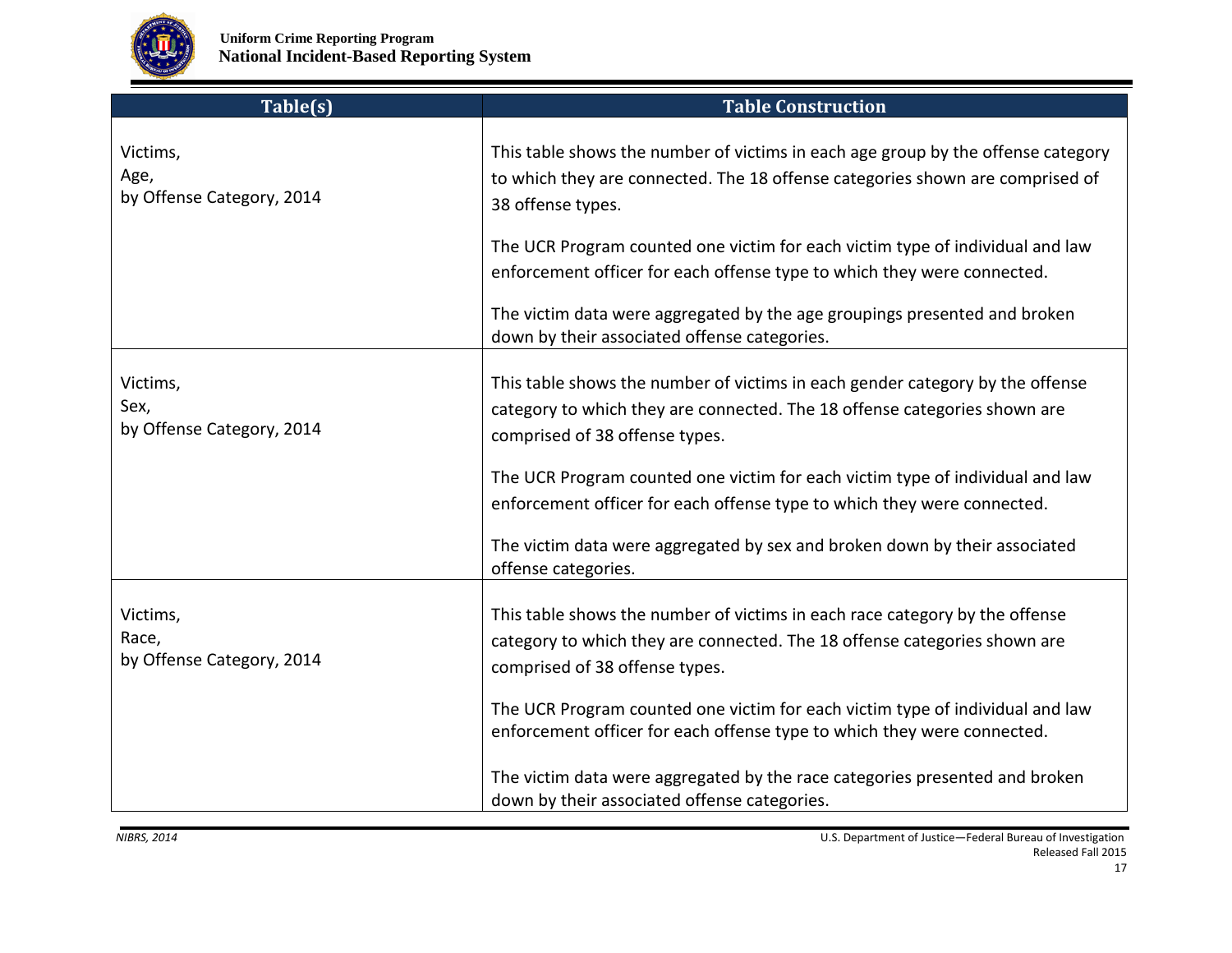

| Table(s)                                                 | <b>Table Construction</b>                                                                                                                                                                                                                                                                                                                      |
|----------------------------------------------------------|------------------------------------------------------------------------------------------------------------------------------------------------------------------------------------------------------------------------------------------------------------------------------------------------------------------------------------------------|
| Offenders,<br>Age Category,<br>by Offense Category, 2014 | This table shows the number of adult and juvenile offenders in each age category<br>by the offense categories to which they are connected. The 23 offense categories<br>shown are comprised of 49 offense types.                                                                                                                               |
|                                                          | The UCR Program counted one offender for each offense type to which they were<br>connected, with the exception of unknown offenders. In a multiple-offense<br>incident, each offender (for which data was submitted) was counted more than<br>once.                                                                                            |
|                                                          | The offender data were aggregated by the age categories presented and broken<br>down by their associated offense categories. For this table, an adult is an offender<br>who is age 18 or older, and a juvenile is an offender who is under 18 years of age.<br>The Unknown column represents the number of offenders whose age was<br>unknown. |
|                                                          | Note: Data for incidents reported with unknown offenders are not included in<br>this table because nothing is known about the offender(s).                                                                                                                                                                                                     |
| Offenders,<br>Age,<br>by Offense Category, 2014          | This table shows the number of offenders in each age group by the offense<br>category to which they are connected. The 23 offense categories shown are<br>comprised of 49 offense types.                                                                                                                                                       |
|                                                          | The UCR Program counted one offender for each offense type to which they were<br>connected, with the exception of unknown offenders. In a multiple-offense<br>incident, each offender (for which data was submitted) was counted more than<br>once.                                                                                            |
|                                                          | The offender data were aggregated by the age groupings presented and broken                                                                                                                                                                                                                                                                    |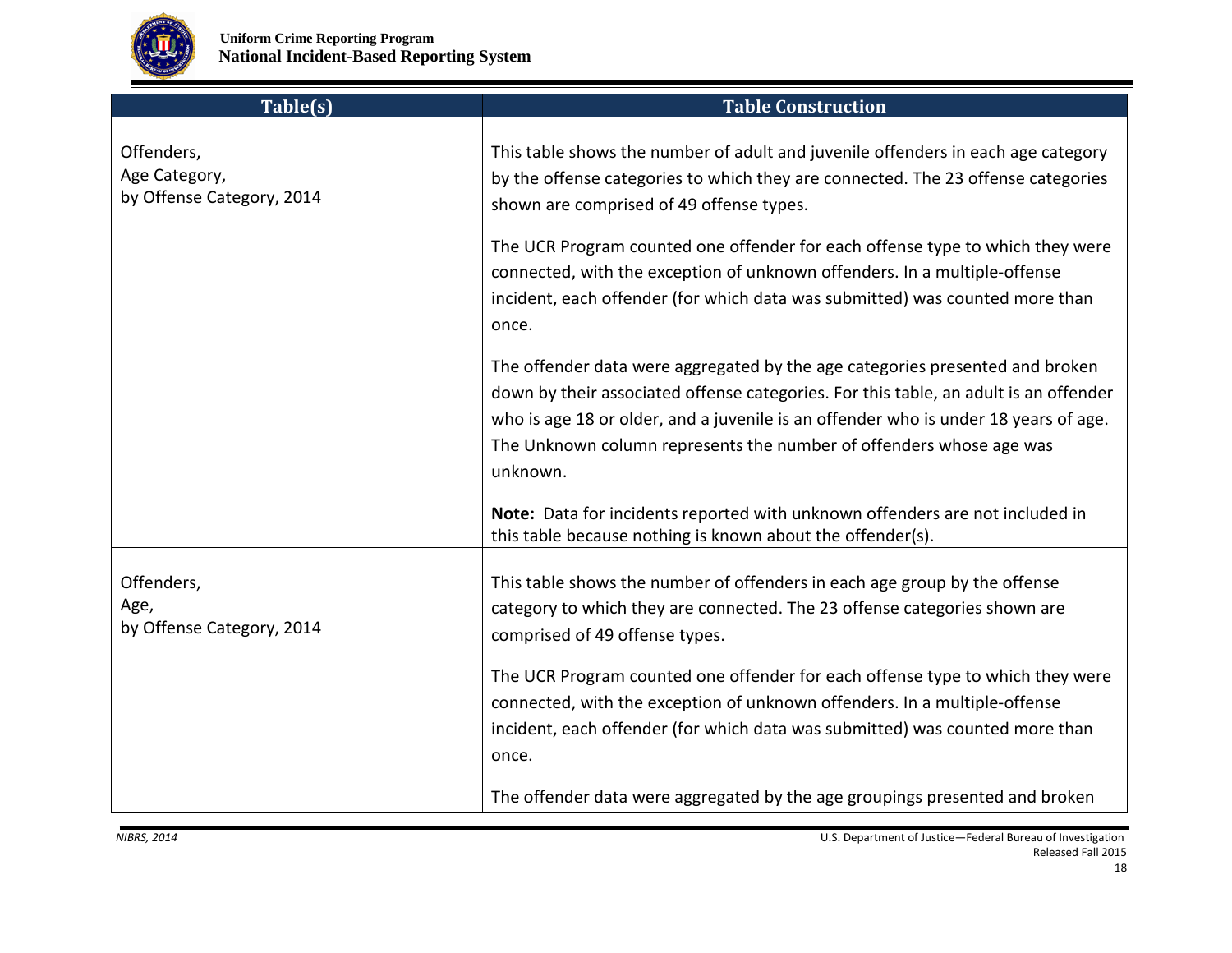

| Table(s)                                        | <b>Table Construction</b>                                                                                                                                                                                                                           |
|-------------------------------------------------|-----------------------------------------------------------------------------------------------------------------------------------------------------------------------------------------------------------------------------------------------------|
|                                                 | down by their associated offense categories. Figures in the Unknown Age category                                                                                                                                                                    |
|                                                 | represent the number of offenders whose age was unknown.                                                                                                                                                                                            |
|                                                 | Note: Data for incidents reported with unknown offenders are not included in<br>this table because nothing is known about the offender(s).                                                                                                          |
| Offenders,<br>Sex,<br>by Offense Category, 2014 | This table shows the number of offenders in each gender category by the offense<br>category to which they are connected. The 23 offense categories shown are<br>comprised of 49 offense types.                                                      |
|                                                 | The UCR Program counted one offender for each offense type to which they were<br>connected, with the exception of unknown offenders. In a multiple-offense<br>incident, each offender (for which data was submitted) was counted more than<br>once. |
|                                                 | The offender data were aggregated by sex and broken down by their associated<br>offense categories. Figures in the Unknown column represent the number of<br>offenders whose gender was unknown.                                                    |
|                                                 | Note: Data for incidents reported with unknown offenders are not included in<br>this table because nothing is known about the offender(s).                                                                                                          |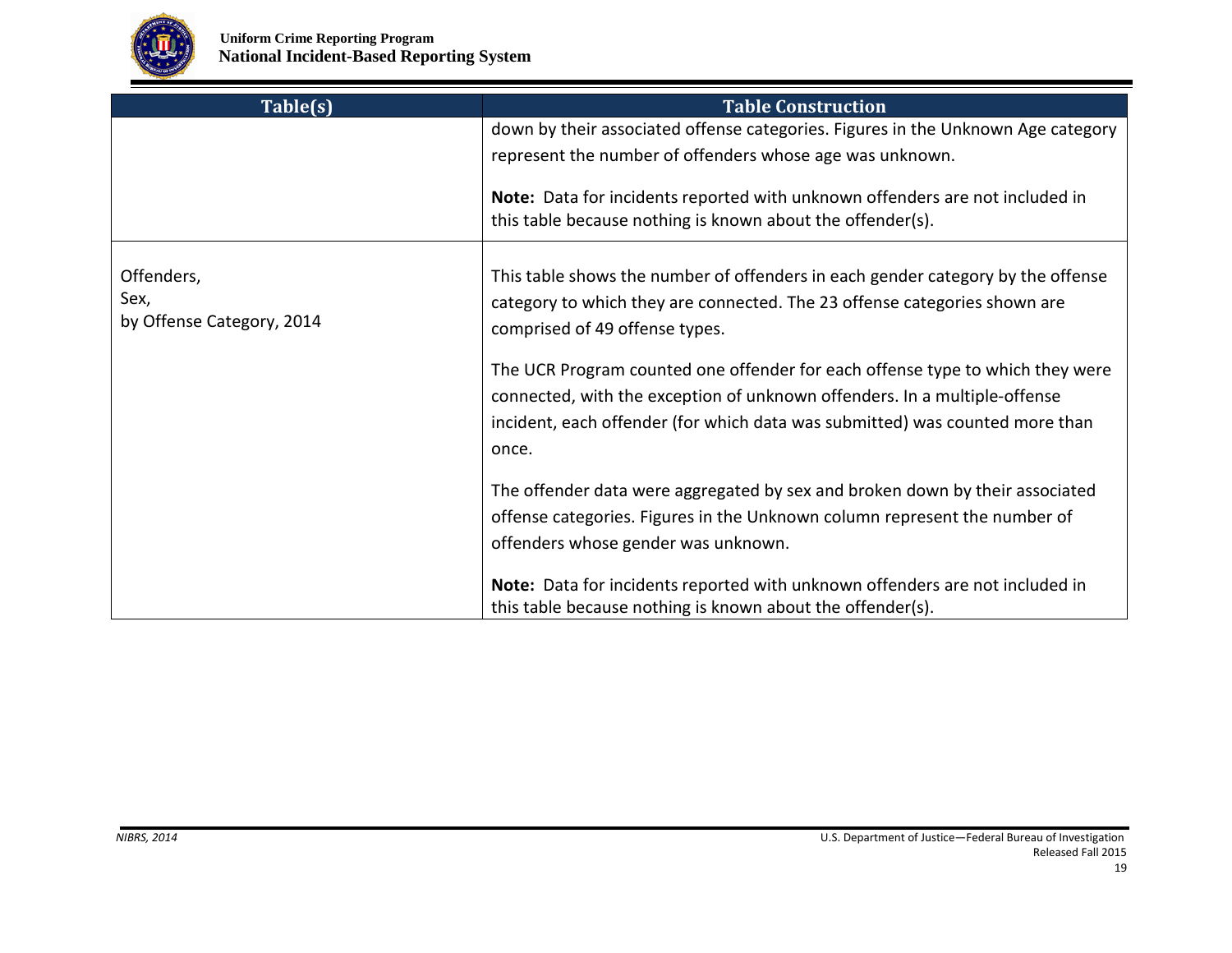

| Table(s)                                                        | <b>Table Construction</b>                                                                                                                                                                                                                                                                                                                               |
|-----------------------------------------------------------------|---------------------------------------------------------------------------------------------------------------------------------------------------------------------------------------------------------------------------------------------------------------------------------------------------------------------------------------------------------|
| Offenders,<br>Race,<br>by Offense Category, 2014                | This table shows the number of offenders in each race category by the offense<br>category to which they are connected. The 23 offense categories shown are<br>comprised of 49 offense types.                                                                                                                                                            |
|                                                                 | The UCR Program counted one offender for each offense type to which they were<br>connected, with the exception of unknown offenders. In a multiple-offense<br>incident, each offender (for which data was submitted) was counted more than<br>once.                                                                                                     |
|                                                                 | The offender data were aggregated by the race categories presented and broken<br>down by their associated offense categories. Figures in the Unknown Race column<br>represent the number of offenders whose race was unknown.                                                                                                                           |
|                                                                 | Note: Data for incidents reported with unknown offenders are not included in<br>this table because nothing is known about the offender(s).                                                                                                                                                                                                              |
| Arrestees,<br>Age Category,<br>by Arrest Offense Category, 2014 | This table shows the number of adult and juvenile arrestees in each age category<br>by the arrest offense category to which they are connected. The 23 offense<br>categories shown for the three crime categories are comprised of 49 offense<br>types. In addition, this table includes 12 Group B offenses for which only arrests<br>may be reported. |
|                                                                 | The UCR Program counted each arrestee associated with an incident. In addition,<br>the UCR Program counted each arrestee reported through only an arrest report.                                                                                                                                                                                        |
|                                                                 | The arrestee data were aggregated by the age categories presented and broken<br>down by their associated arrest offense categories. For this table, an adult is an<br>offender who is age 18 or older, and a juvenile is an offender who is under                                                                                                       |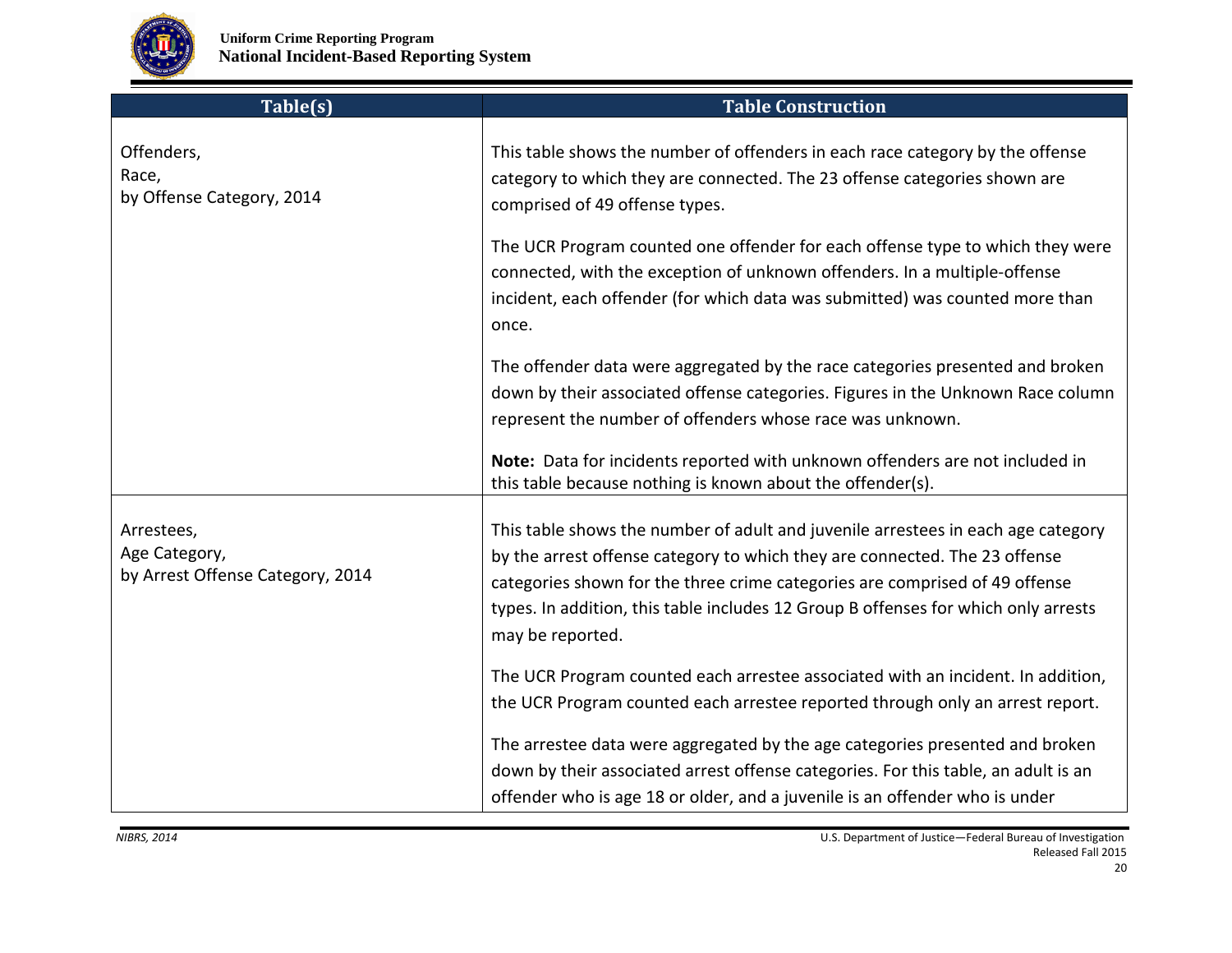

| Table(s)                                               | <b>Table Construction</b>                                                                                                                                                                                                                                                                                                                                                                                               |
|--------------------------------------------------------|-------------------------------------------------------------------------------------------------------------------------------------------------------------------------------------------------------------------------------------------------------------------------------------------------------------------------------------------------------------------------------------------------------------------------|
|                                                        | 18 years of age.                                                                                                                                                                                                                                                                                                                                                                                                        |
|                                                        | This table does not include duplicate data for arrestees who were reported to<br>have been involved in more than one incident and, therefore, had arrestee<br>reports submitted with multiple incident reports.                                                                                                                                                                                                         |
| Arrestees,<br>Age,<br>by Arrest Offense Category, 2014 | This table shows the number of the arrestees in each age group by the arrest<br>offense category to which they are connected. The 23 offense categories shown<br>for the three crime categories are comprised of 49 Group A offense types. In<br>addition, this table includes 12 Group B offenses for which only arrests may be<br>reported.                                                                           |
|                                                        | The UCR Program counted each arrestee associated with an incident. In addition,<br>the UCR Program counted each arrestee reported through only an arrest report.                                                                                                                                                                                                                                                        |
|                                                        | The arrestee data were aggregated by the age groupings presented and broken<br>down by their associated arrest offense categories.                                                                                                                                                                                                                                                                                      |
|                                                        | This table does not include duplicate data for arrestees who were reported to<br>have been involved in more than one incident and, therefore, had arrestee<br>reports submitted with multiple incident reports.                                                                                                                                                                                                         |
| Arrestees,<br>Sex,<br>by Arrest Offense Category, 2014 | This table shows the number of arrestees in each gender category by the arrest<br>offense category to which they are connected. The 23 offense categories shown<br>for the three crime categories are comprised of 49 offense types. In addition, this<br>table includes 12 Group B offenses for which only arrests may be reported.<br>The UCR Program counted each arrestee associated with an incident. In addition, |
|                                                        | the UCR Program counted each arrestee reported through only an arrest report.                                                                                                                                                                                                                                                                                                                                           |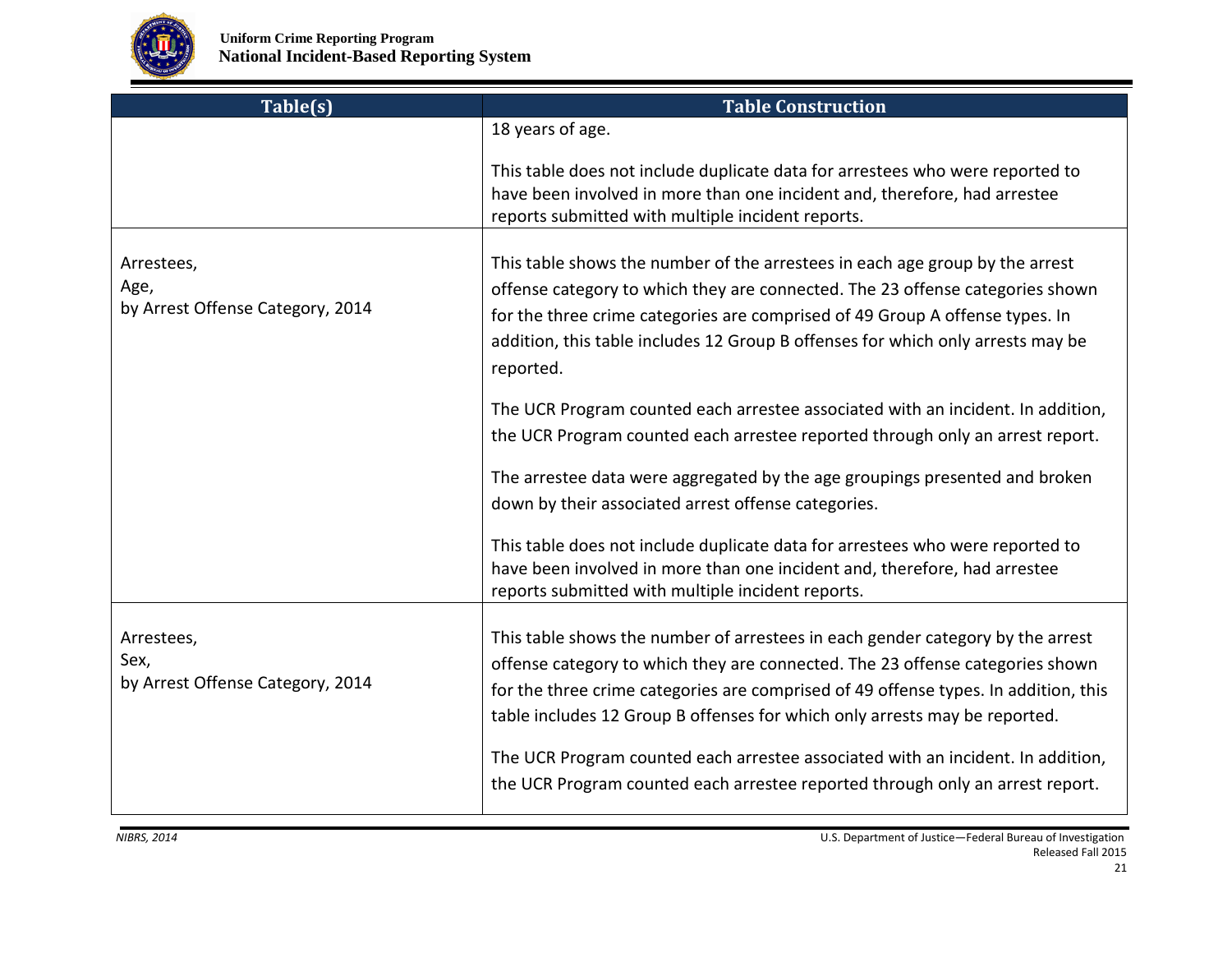

| Table(s)                                  | <b>Table Construction</b>                                                                                                                                                                                       |
|-------------------------------------------|-----------------------------------------------------------------------------------------------------------------------------------------------------------------------------------------------------------------|
|                                           | The arrestee data were aggregated by sex and broken down by their associated                                                                                                                                    |
|                                           | arrest offense categories.                                                                                                                                                                                      |
|                                           | This table does not include duplicate data for arrestees who were reported to<br>have been involved in more than one incident and, therefore, had arrestee<br>reports submitted with multiple incident reports. |
| Arrestees,                                | This table shows the number of arrestees in each race category by the arrest                                                                                                                                    |
| Race,<br>by Arrest Offense Category, 2014 | offense category to which they are connected. The 23 offense categories shown                                                                                                                                   |
|                                           | for the three crime categories are comprised of 49 offense types. In addition, this                                                                                                                             |
|                                           | table includes 12 Group B offenses for which only arrests may be reported.                                                                                                                                      |
|                                           | The UCR Program counted each arrestee associated with an incident. In addition,                                                                                                                                 |
|                                           | the UCR Program counted each arrestee reported through only an arrest report.                                                                                                                                   |
|                                           | The arrestee data were aggregated by the race categories presented and broken                                                                                                                                   |
|                                           | down by their associated arrest offense categories.                                                                                                                                                             |
|                                           | This table does not include duplicate data for arrestees who were reported to                                                                                                                                   |
|                                           | have been involved in more than one incident and, therefore, had arrestee<br>reports submitted with multiple incident reports.                                                                                  |
| Offense Type,                             | This table provides the number of offenses as reported by each LEA that                                                                                                                                         |
| by Agency, 2014                           | contributed data to the UCR Program via NIBRS. Offense totals are presented for                                                                                                                                 |
|                                           | each crime category, as well as for the 23 offense categories, which are comprised                                                                                                                              |
|                                           | of 49 offense types.                                                                                                                                                                                            |
|                                           | The data used in creating this table were from all LEAs that submitted 12 months                                                                                                                                |
|                                           | of data to the UCR Program via NIBRS and whose data were also converted to                                                                                                                                      |